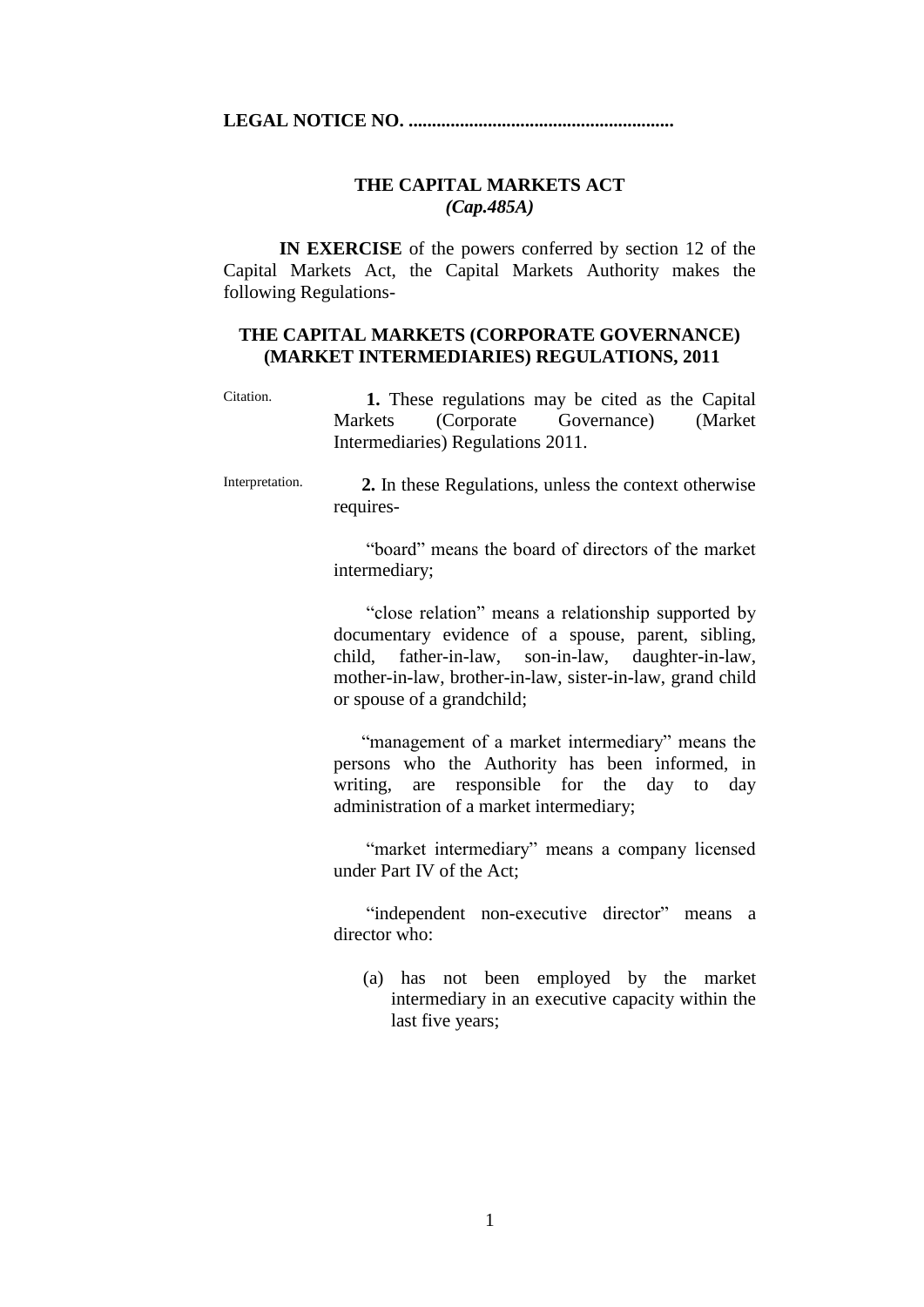|              | (b) is not associated to an adviser or consultant to<br>the market intermediary or a member of the<br>market intermediary's senior management or a<br>person employed by the market intermediary in<br>an executive capacity within the last five years<br>or a significant client or supplier of the market<br>intermediary or with a not-for-profit entity that<br>receives significant contributions from the<br>market intermediary or within the last five years,<br>has not had any business relationship with the<br>market intermediary (other than service as a<br>director) for which the market intermediary has<br>been required to make disclosure; |
|--------------|------------------------------------------------------------------------------------------------------------------------------------------------------------------------------------------------------------------------------------------------------------------------------------------------------------------------------------------------------------------------------------------------------------------------------------------------------------------------------------------------------------------------------------------------------------------------------------------------------------------------------------------------------------------|
|              | (c) does not have contract of service with the market<br>intermediary, or a member of the market<br>intermediary's senior management;                                                                                                                                                                                                                                                                                                                                                                                                                                                                                                                            |
|              | (d) is not a close relation of an adviser consultant to<br>the market intermediary or a member of the<br>market intermediary's senior management or a<br>significant client or supplier of the market<br>intermediary; or                                                                                                                                                                                                                                                                                                                                                                                                                                        |
|              | (e) has not had any of the relationships described in<br>paragraphs $(a)$ , $(b)$ , $(c)$ and $(d)$ with any affiliate<br>of the market intermediary.                                                                                                                                                                                                                                                                                                                                                                                                                                                                                                            |
| Directors.   | 3. (1) The Board of a market intermediary shall be<br>composed of $-$                                                                                                                                                                                                                                                                                                                                                                                                                                                                                                                                                                                            |
|              | (a) a minimum of three directors of whom at<br>least two shall be natural persons;                                                                                                                                                                                                                                                                                                                                                                                                                                                                                                                                                                               |
| L.N 115/2013 | (b) at least one third independent<br>$non-$<br>executive director;                                                                                                                                                                                                                                                                                                                                                                                                                                                                                                                                                                                              |
|              | (c) not more than one third of the directors<br>who are close relations of any director.                                                                                                                                                                                                                                                                                                                                                                                                                                                                                                                                                                         |
|              | (2) A person shall not be a director in more than<br>market<br>intermediaries<br>the<br>unless<br>market<br>two<br>intermediaries are subsidiaries or holding companies.                                                                                                                                                                                                                                                                                                                                                                                                                                                                                         |
|              | (3) A market intermediary shall not change the                                                                                                                                                                                                                                                                                                                                                                                                                                                                                                                                                                                                                   |

composition of its board without the prior written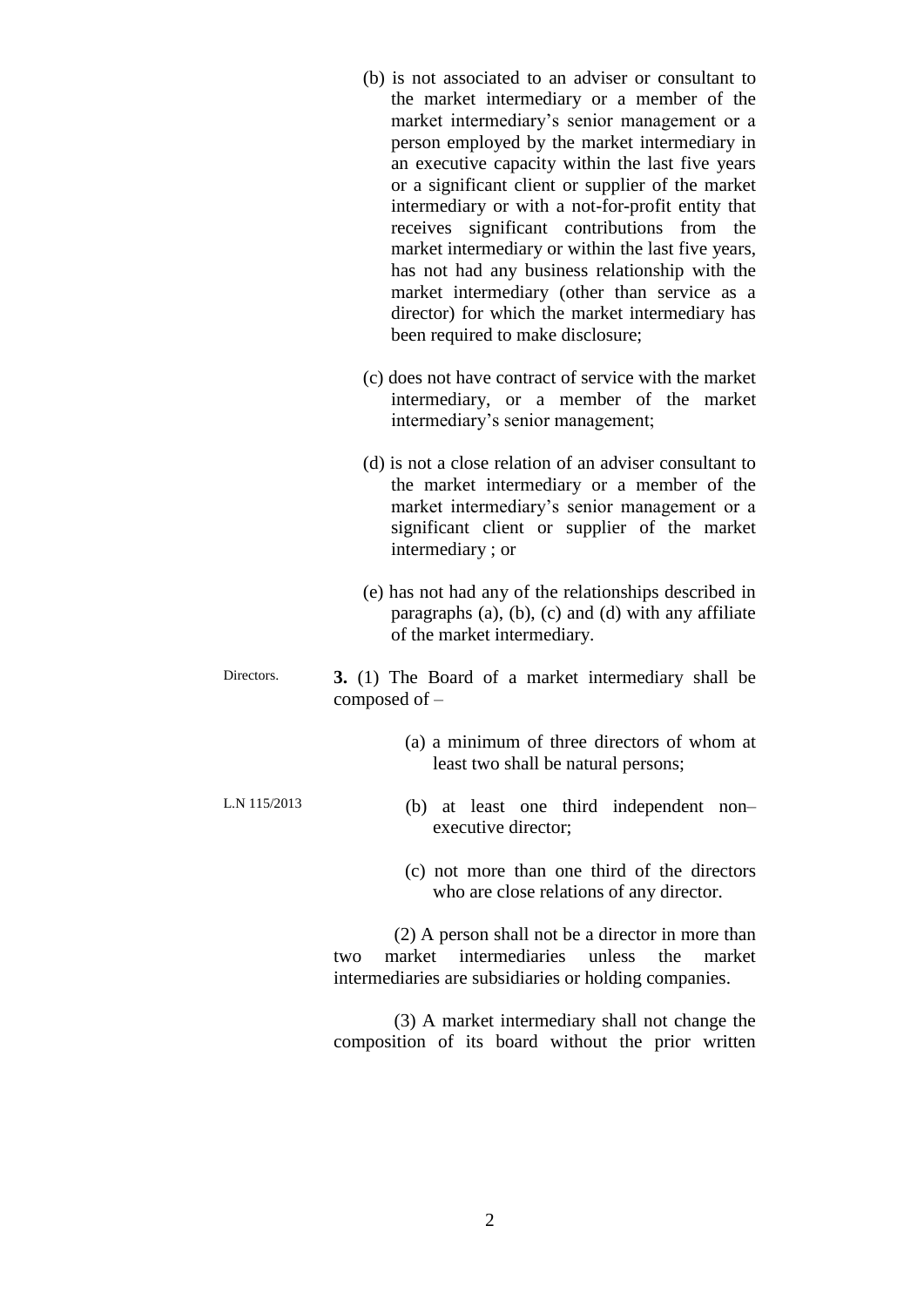# consent of the Authority.

| Fit and proper<br>requirements for<br>appointment as<br>director. | 4. A market intermediary shall not appoint a person<br>to be a director unless-                                                                                                                                                         |  |  |  |  |  |
|-------------------------------------------------------------------|-----------------------------------------------------------------------------------------------------------------------------------------------------------------------------------------------------------------------------------------|--|--|--|--|--|
|                                                                   | (a) that person is fit and proper to hold such<br>position; and                                                                                                                                                                         |  |  |  |  |  |
| L.N 115/2013                                                      | (b) has undergone a relevant training on corporate<br>governance:                                                                                                                                                                       |  |  |  |  |  |
|                                                                   | Provided that a market intermediary shall ensure<br>that any person appointed as a director<br>undergoes corporate governance training within<br>six months of appointment.                                                             |  |  |  |  |  |
|                                                                   |                                                                                                                                                                                                                                         |  |  |  |  |  |
| of<br>Register<br>directors.                                      | 5. A market intermediary shall keep a register of its<br>directors and avail the register for inspection by the<br>public, without any charge, at its registered office.                                                                |  |  |  |  |  |
| The Board.                                                        | <b>6.</b> (1) A market intermediary shall have a board that<br>shall lead, control and shall be collectively responsible<br>for the conduct and governance of its securities<br>business.                                               |  |  |  |  |  |
|                                                                   | (2) The board shall provide leadership within a<br>framework of prudent and effective control that<br>facilitates risk assessment and management.                                                                                       |  |  |  |  |  |
|                                                                   | (3) The board shall ensure that the necessary<br>financial and human resources are available to meet its<br>objectives and review management performance.                                                                               |  |  |  |  |  |
|                                                                   | (4) The chairman of the board shall not be<br>appointed as the chief executive officer of the market<br>intermediary, and the board shall specify the roles and<br>responsibilities of the chairman and chief executive, in<br>writing. |  |  |  |  |  |
|                                                                   | (5) The chairman of the board shall be a non-<br>executive director.                                                                                                                                                                    |  |  |  |  |  |

Strategic direction and control.

 **7.** The board shall-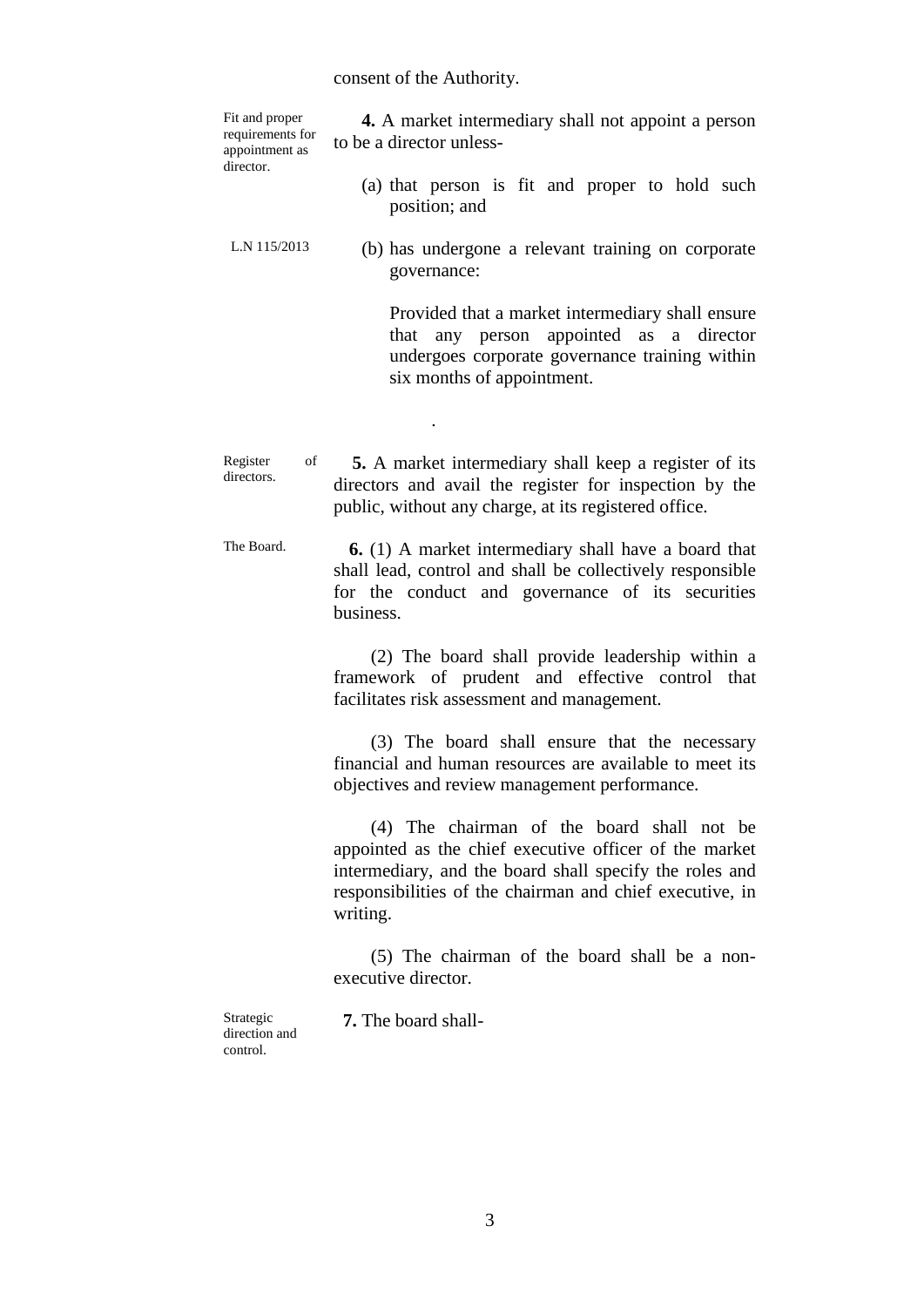- (1) give strategic direction to a market intermediary;
- (2) ensure the integrity of a market intermediary's accounting and financial reporting systems, including provision for independent audit, and that the appropriate systems for risk management and financial and operational control are in place;
- (3) maintain control and monitor the management of a market intermediary in implementing its plans and strategies; and
- (4) ensure that the market intermediary complies with the Act and other relevant legislation.

 $C_{\Omega}$ de conduct. **8.** The board may adopt the code in the Schedule or develop a code of conduct for the directors, specified in the code of conduct set out in the Schedule:

> Provided that where the code of conduct developed by the board of a market intermediary does not address all the issues specified or is inconsistent with the code of conduct set out in the Schedule, the code of conduct set out in the Schedule shall apply to the extent of such omission or inconsistency.

Board charter.  **9.** (1) In order to discharge its responsibilities, the board shall prepare and write a charter that-

- (a) confirms its responsibility for the adoption of strategic plans, monitoring the operational performance, the determination of policy and processes that ensure that the integrity of the market intermediary's risk management and internal controls;
- (b) reserves specific powers to itself and delegates other matters to the management of a market intermediary;
- (c) provides a corporate code of conduct that addresses conflict of interest, relating to directors and management, which shall be regularly reviewed and updated as necessary;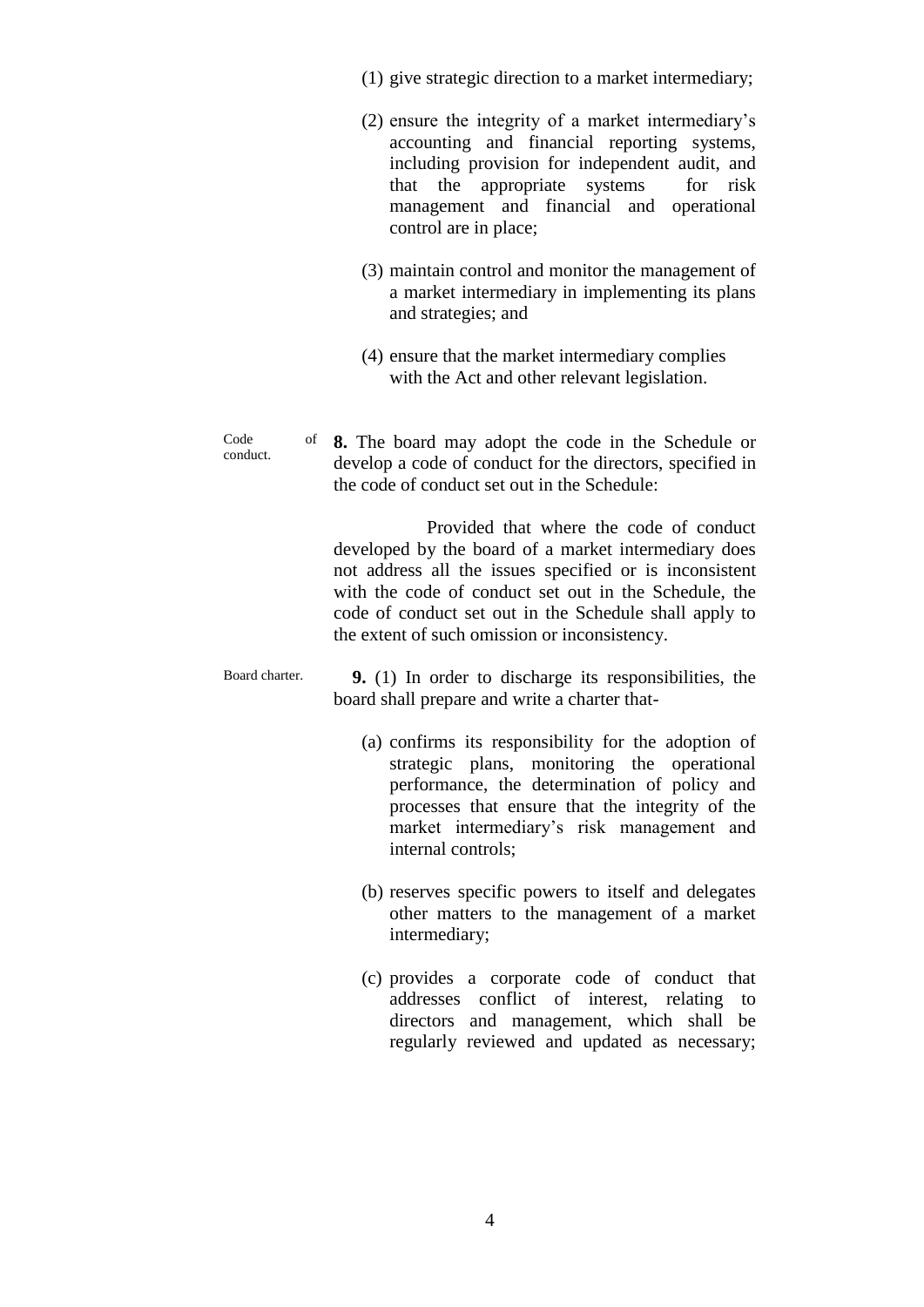(d) identifies key risk areas, that require regular monitoring.

 (2) The Board may develop a code of conduct for directors, management and staff that addresses all the issues set out in the code of conduct set out in the Schedule or adopt the code of conduct set out in the Schedule.

Accountability and responsibility.

**10.** (1) The board shall be responsible and accountable for the performance and conduct of the business of the market intermediary.

 (2) The board shall keep and maintain a schedule of the matters reserved for its decision and ensure that it directs and controls.

 (3) The board shall not be discharged from its duties and responsibilities for matters or authority delegated to committees of the board or to the management of a market intermediary.

Board meetings.  **11.** (1) The board shall meet at least once in every three calendar months to review the market intermediary's processes and procedures to ensure the effectiveness of its internal systems of control.

> (2) The board shall, at the beginning of each financial year, prepare an annual schedule of meetings of the market intermediary.

Remuneration of directors.  **12.** The remuneration of directors and the chief executive of a market intermediary shall be commensurate with the nature and size of operations of the market intermediary and the remuneration offered for similar positions in the market.

Committees. **13.** (1) The board shall establish an audit committee and such other committees, as it considers necessary and specify their terms of reference, in writing, including the reporting procedures and a written scope of authority.

(2) The audit committee shall, among others-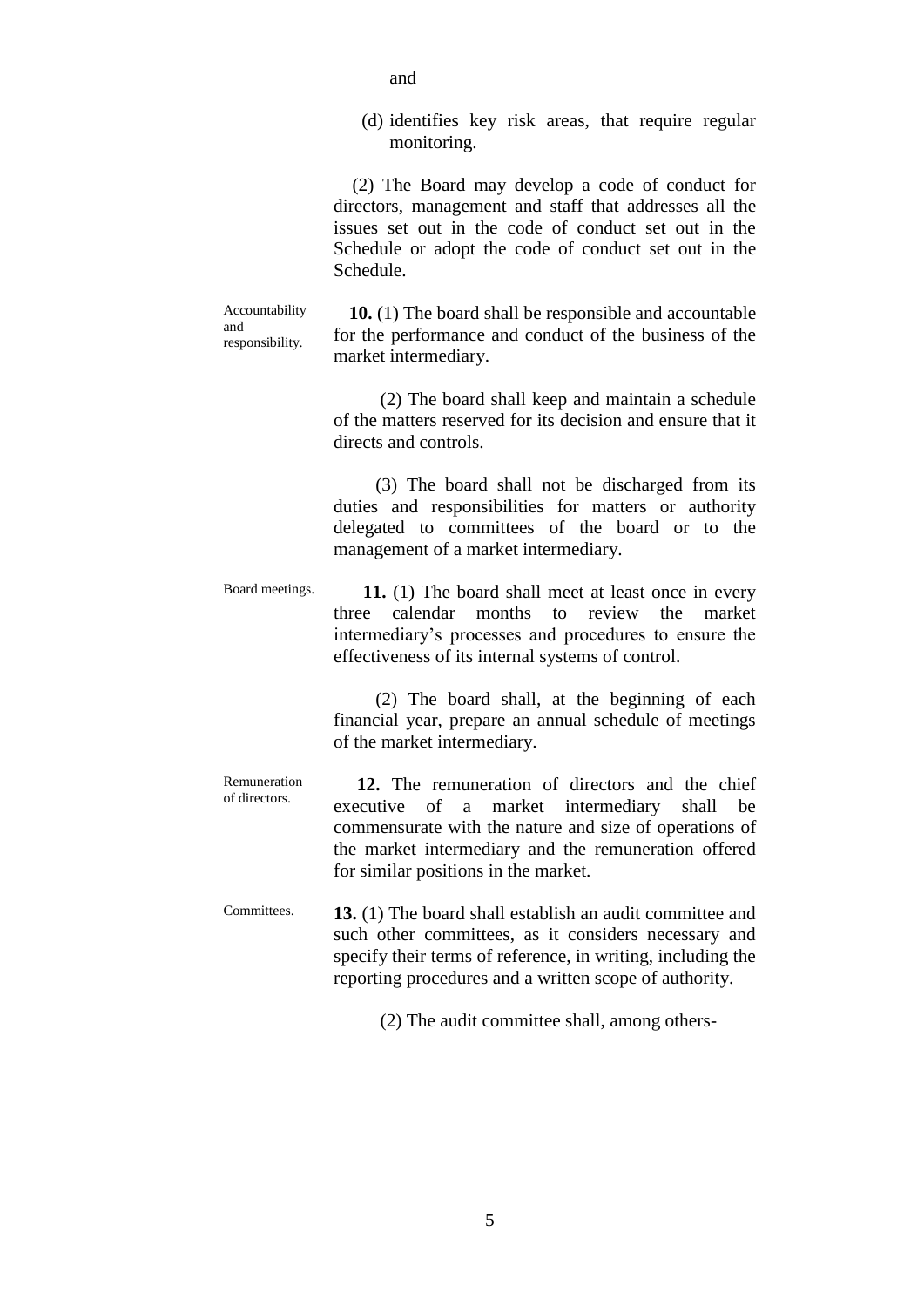- (a) review regular internal audit reports prepared by the market intermediary's internal auditor for management and management's response to such reports;
- (b) review the market intermediary's periodical financial statements and any other financial reports or financial information, when necessary;
- (c) review with management and external auditors,-
	- (i) the audited and unaudited financial statements of a market intermediary before they are released to the public;
	- (ii) the effectiveness of the documented risk management policy report for the assessment, monitoring and managing the possible risk exposure;
- (d) review the effectiveness of the internal controls of the market intermediary and other matters affecting the financial performance and financial reporting of a market intermediary, including information technology security and control;
	- (e) review the external auditors' proposed audit scope and approach;
	- (f) monitor compliance of a market intermediary with its code of conduct and ethics;
	- (g) consider the work plan of the market intermediary compliance activities;
	- (h) regularly report to the board on the activities of the market intermediary, issues and related recommendations; and
	- (i) institute and oversee special investigations, when necessary.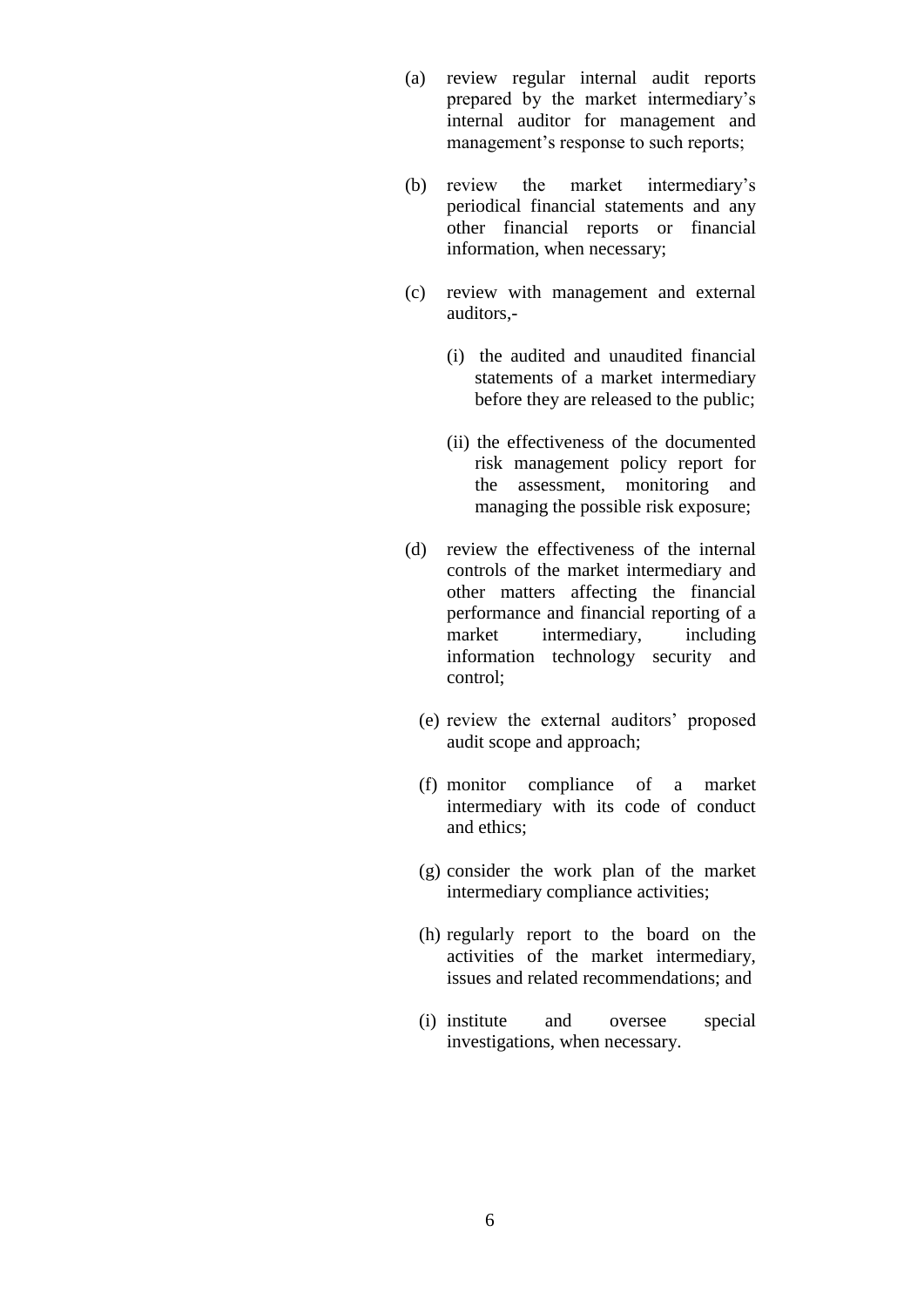(3) The board may, refer to a relevant committee established under paragraph (1), any matter for consideration and determination.

(4) A decision of a committee shall not bind a market intermediary unless the decision has been presented to the board for consideration and ratification.

Corporate governance framework.

**14.** (1) A market intermediary shall establish a corporate governance framework that provides-

- (a) strategic guidance of the market intermediary that promotes the effective monitoring of the management and accountability of the board; and
- (b) for availability and documentation of timely and accurate information relating to the market intermediary, including its financial structure, performance, ownership and governance.

(2) The board shall review the management of the market intermediary, operations, accounts, major capital expenditure and corporate performance at least once in every three months.

 (3) The board shall review its corporate governance structure annually.

 (4) The board shall document the results of the reviews conducted under paragraphs (2) and (3).

Responsibilities of shareholders.

 **15.** (1) The shareholders of a market intermediary shall, jointly and severally, protect, preserve and actively exercise authority over the institution in general meetings.

(2) The shareholders shall-

(a) elect or appoint persons who are fit and proper, have the relevant experience and qualifications, and can provide effective leadership and guidance in the business of the market intermediary to the board of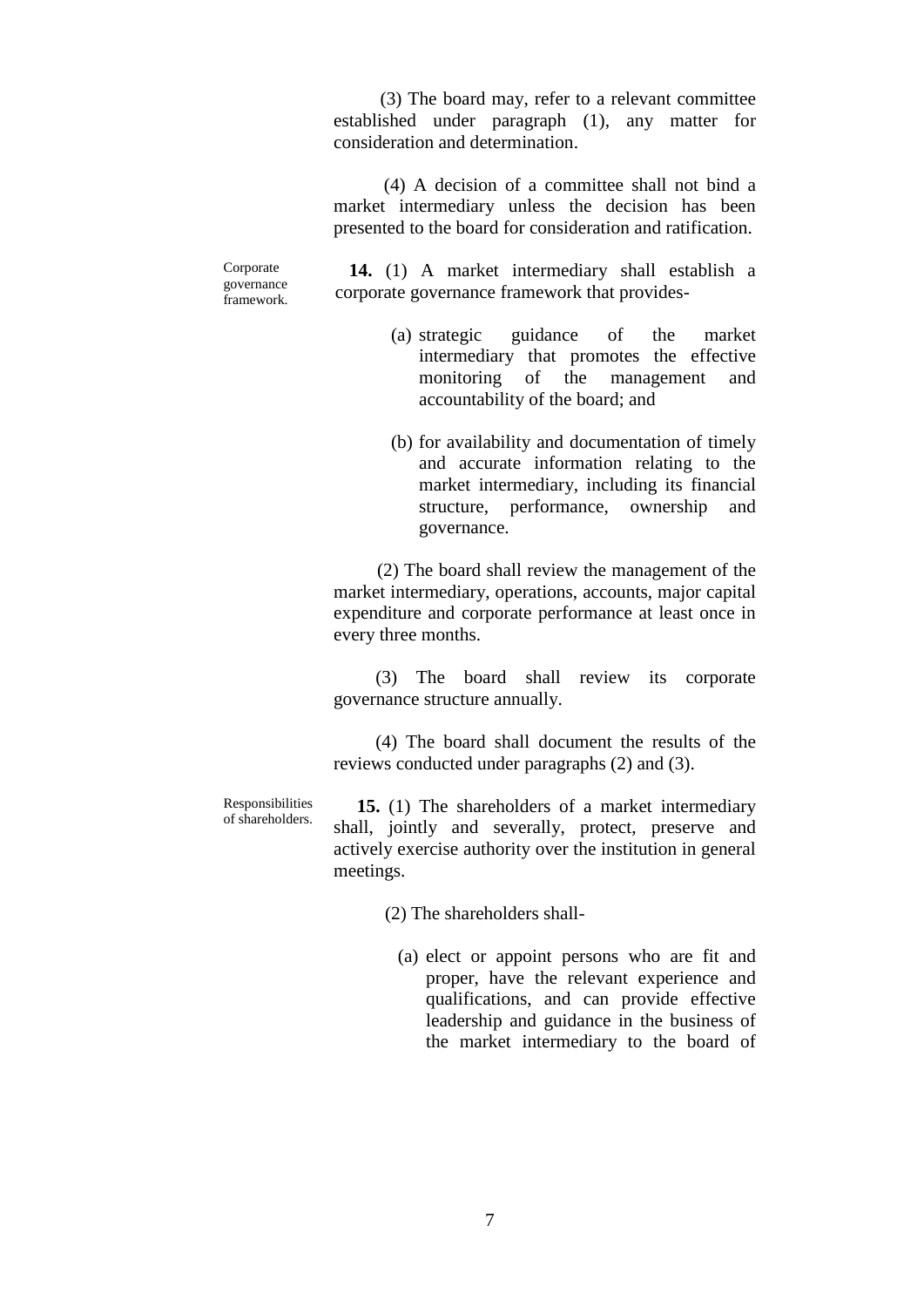directors;

- (b) ensure that, the board is through general meetings and related forums, constantly held accountable and responsible for the efficient and effective governance of the market intermediary;
- (c) to utilise powers vested in general meetings to change the composition of a board of directors that does not perform to expectation or in accordance with the mandate of the market intermediary.
- L.N 115/2013 (3) The shareholders of a market intermediary shall ensure that the market intermediary applies to the Authority for approval of any acquisition or transfer if the acquisition or transfer results to a person being entitled to exercise control of over five per cent or more of the share capital of that intermediary.

 (4) A market intermediary shall obtain the approvals required under paragraph (3), before the allotment of shares.

 (5) A market intermediary shall not appoint a shareholder who holds more than twenty-five per centum shareholding in a market intermediary as an executive director of the market intermediary or to any senior position in the management of the market intermediary.

Appointment of employees  **16.** (1) The board shall formulate a policy for the appointment of employees, which shall be, approved by the Authority.

> (2) The board shall review the policy formulated under paragraph (1) at least once in every three years and submit any changes made to the policy to the Authority for approval.

Chief executive officer.

 **17.** (1) The chief executive officer of a market intermediary shall be responsible to the board for the day to day running of the market intermediary and shall-

(a) implement the policies and the corporate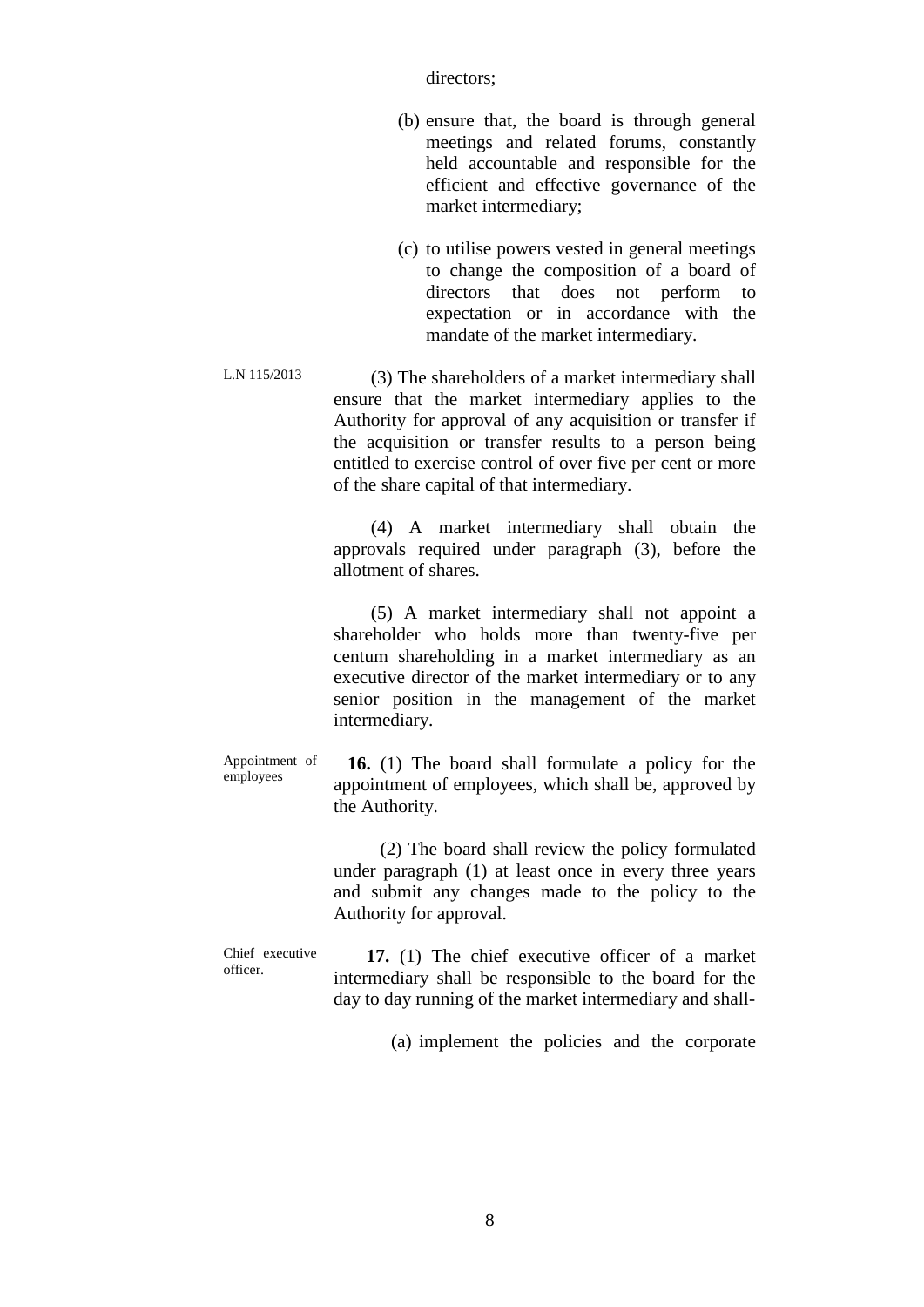strategy developed by the board;

- (b) identify and recommend to the board employment of officers who are competent to manage the operations of the market intermediary;
- (c) co-ordinate the operations of the departments within the market intermediary;
- (d) establish and maintain efficient and adequate internal control systems for the management of the market intermediary;
- (e) design and implement management information systems necessary to facilitate efficient and effective communication within the market intermediary;
- L.N 115/2013 (f) regularly appraise the board adequately on the operations of the market intermediary; and
	- (g) ensure that the market intermediary complies with the Act and other relevant laws.

 (2) A market intermediary shall not change its shareholders, directors, chief executives or key personnel except with the prior confirmation, in writing, by the Authority that it has no objection to the proposed change and subject to compliance with any conditions imposed by the Authority.

Separation of employees' duties.

 **18.** (1) The management of a market intermediary shall maintain adequate separation of employee duties, particularly between-

- (a) those responsible for incurring commitment;
- (b) those responsible for making payments; and
- (c) those responsible for preparing accounts.

 (2) The market intermediary shall maintain such internal controls, functional lines and systems to restrict the flow of information between key departments or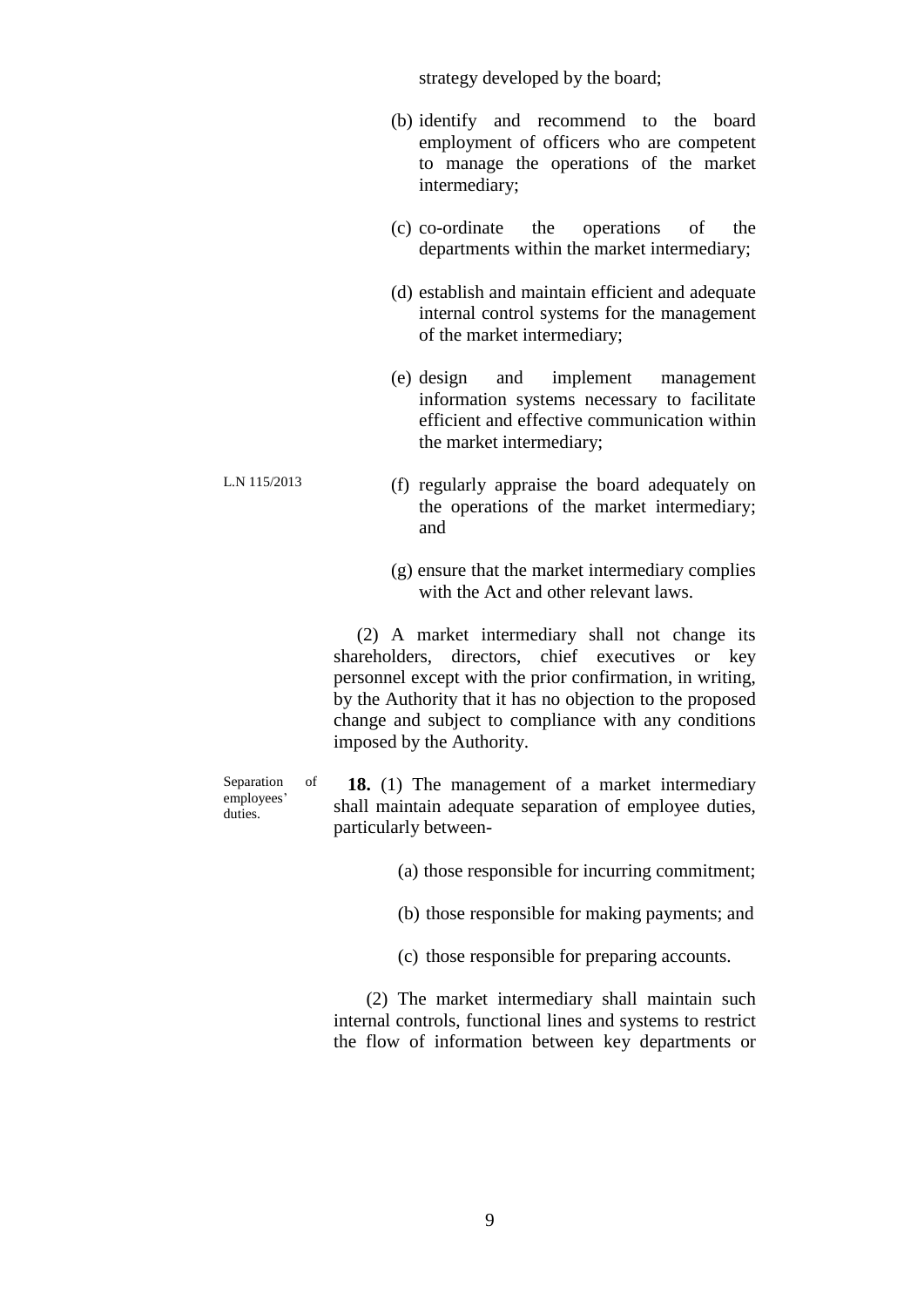other demarcations as may be considered necessary.

Employees.

 **19.** (1) The board shall ensure that all employees are fit and proper for their roles, including having the necessary qualifications and experience for their responsibilities and that there is no evidence of lack of probity and capacity in managing their own financial affairs or those of clients.

 (2) The management of a market intermediary shall determine and document the experience and qualifications for each post that shall meet any relevant requirements of the Authority.

 (3) The management shall ensure and document that all employees have an appropriate training programme based on the needs of the market intermediary and the requirements of the Authority.

Management of a market intermediary.

 **20.** (1) The management of a market intermediary shall operate and manage the market intermediary on a day-today basis.

 (2) The management of a market intermediary shall,-

- (a) implement and adhere to the policies, practices and standards developed by the board;
- (b) adhere to the systems established to facilitate efficient operations and communications;
- (c) adhere to the planning process that has been developed to facilitate achievement of targets and objectives;
- (d) promote human resource development and training and deal with other issues relating to staff;
- (e) comply with the code of conduct, the Act and any other relevant laws; and
- (f) keep and maintain records, and comply with all the reporting requirements.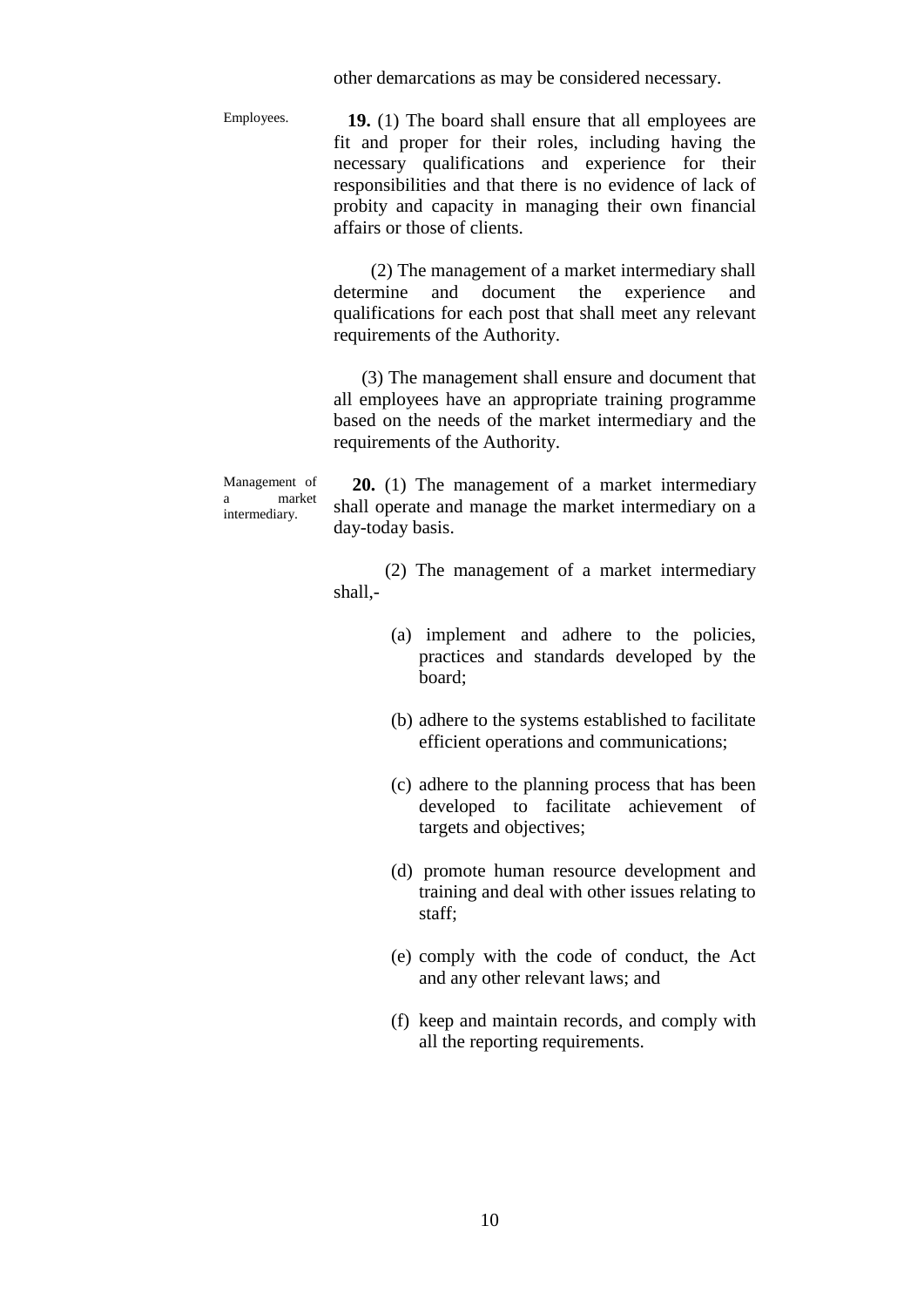(3) The management of a market intermediary shall ensure that-

- (a) each employee has a job description that defines his duties and responsibilities;
- (b) all employees familiarise themselves with and adhere to the code of conduct;
- (c) employees, collectively, have the necessary knowledge, skills, information and authority to establish, operate and monitor the system of internal controls;
- (d) the areas of discretion of each employee and the criteria governing the actions of each employee are adequately defined, and that each employee is subject to oversight by another employee and in the case of management, oversight by the board;
- (e) the ability of any employee to commit the market intermediary to expenditure, market positions or any other trading matter is sufficiently defined; and
- (f) there are adequate financial controls, including a requirement for dual signatures for material payments.

L.N 115/2013 (4) Every intermediary shall report any change in its management as required under regulation 17(2).

Finance officers and internal auditors.  **21.** The chief finance officer or any other person who is responsible for finance department of a market intermediary and the person responsible for the internal audit function, shall be members of the Institute of Certified Public Accountants of Kenya (ICPAK).

Internal audit.  **22.** (1) The market intermediary shall establish an effective internal audit function.

> (2) The board shall formulate an internal audit charter to bring a systematic, disciplined approach, to evaluate and improve the effectiveness of risk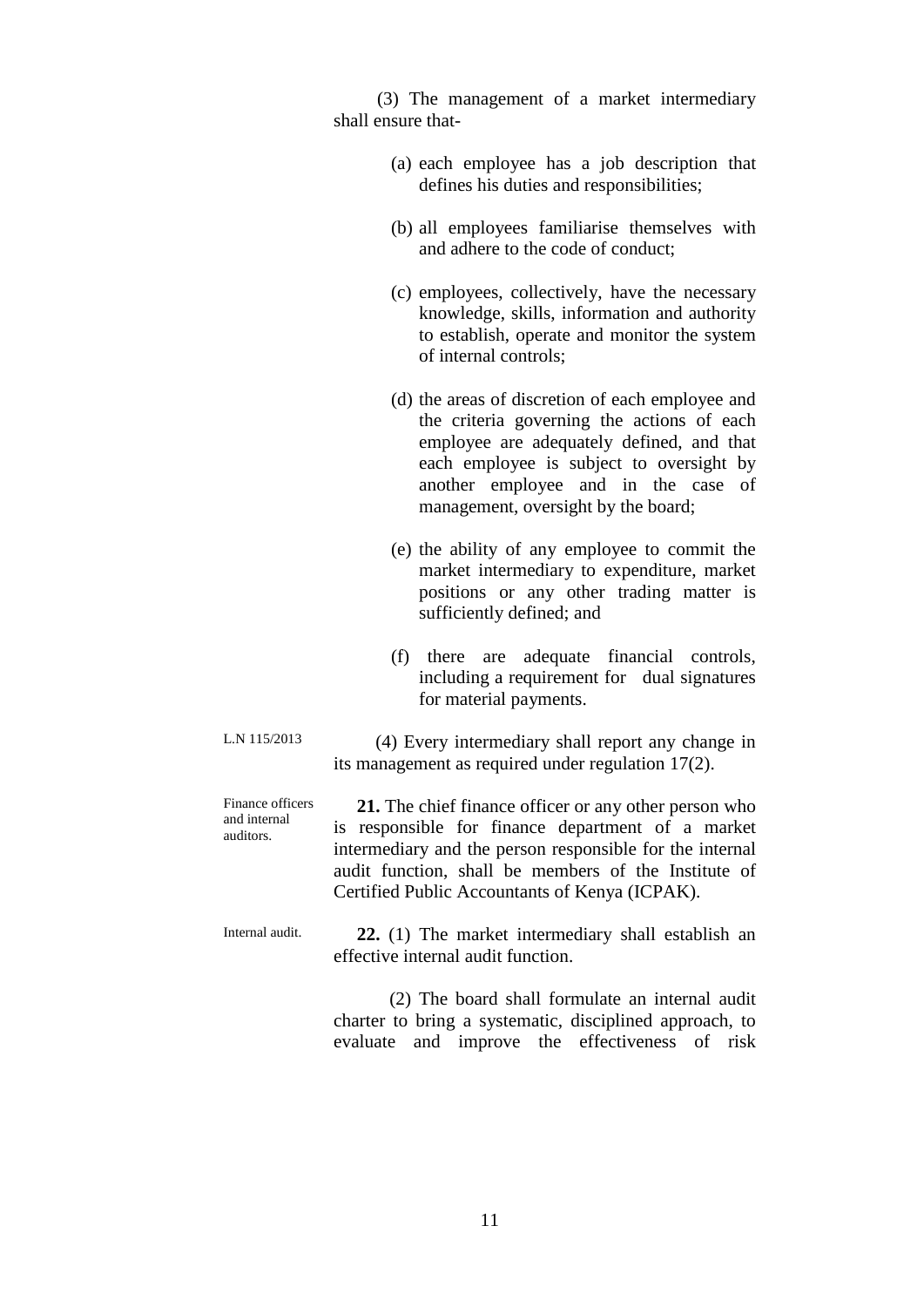management, control and governance processes and define the purpose, authority and responsibility of the internal audit function.

- (3) The internal audit charter shall provide-
- (a) assurance that the management processes are adequate to identify and monitor significant risks;
- (b) confirmation of the effective operation of the established internal control system;
- (c) credible processes for feedback on risk management and assurance; and
- (d) objective confirmation that the board receives the right quality of assurance and information from management and that this information is reliable.
- Internal auditor. **23.** The board shall appoint an internal auditor who shall-
	- (a) not be the compliance officer and shall not be involved in any function that is being audited;
	- (b) have sufficient authority to carry out his function as an internal auditor;
	- (c) have direct access to the board;
	- (d) subject to the oversight of the audit committee, develop an internal audit programme; and
	- (e) submit quarterly reports to the audit committee.

Responsibility for risk management

**24.** (1) The board shall be responsible for the development and implementation of the process of risk assessment and management and shall regularly review the effectiveness of the process.

 (2)The management of a market intermediary shall be accountable to the Board for designing, implementing, monitoring and integration of the risk management process into the day-to-day business of the market intermediary.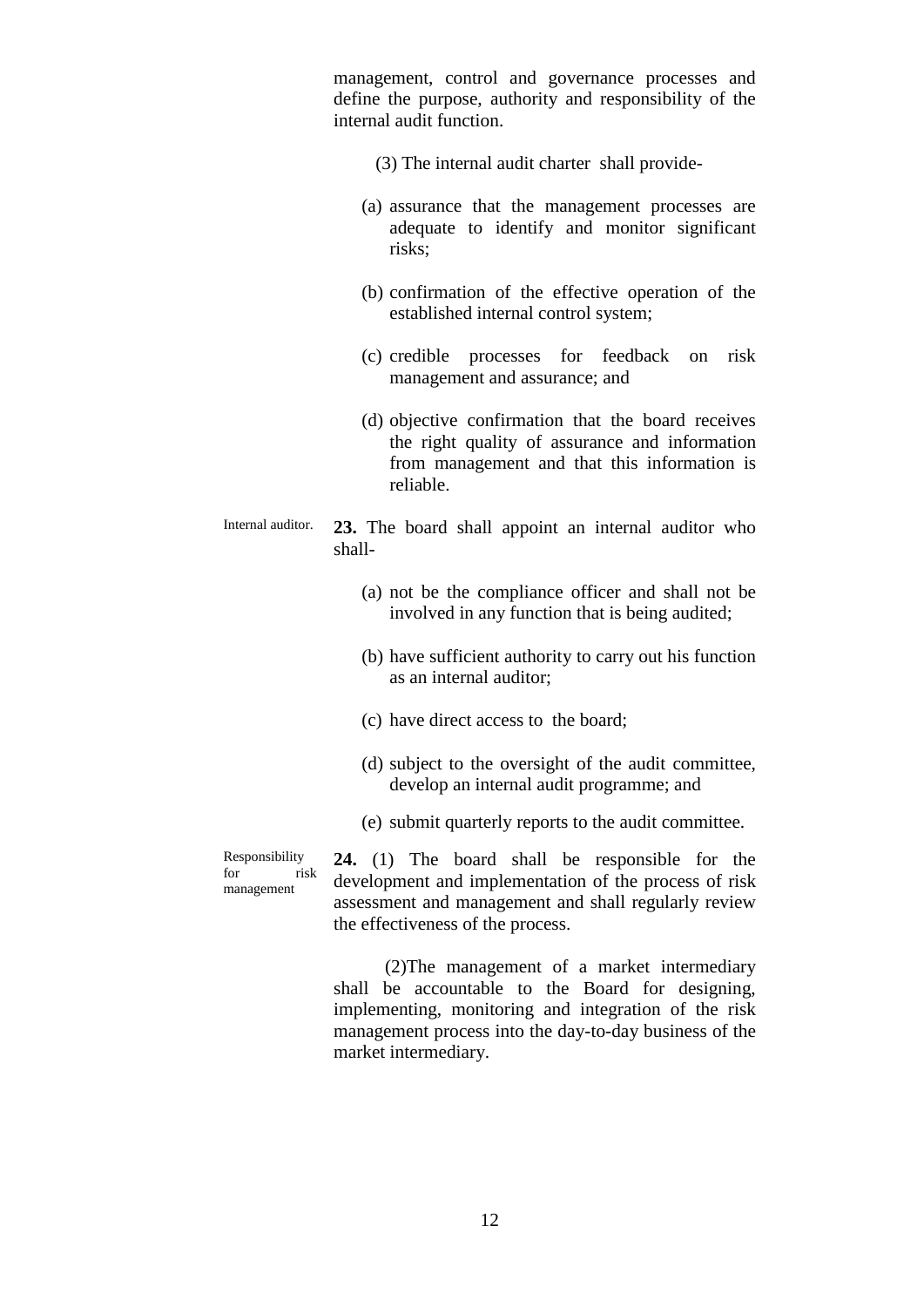(3) The risk assessment process developed under paragraph (2) shall, having regard to the size and nature of operations of a market intermediary, and the extent to which the risks may impact on the business of the market intermediary, address-

- (a) compliance risks;
- (b) payment systems risks;
- (c) physical and operational risks;
- (d) human resource risks;
- (e) technology risks;
- (f) business continuity and disaster recovery;
- (g) credit and market risks;
- (h) reputational risks;
- (i) political risks; and
- (j) any other risks that the board considers may be relevant to its business.

 (4) The board shall, in consultation with the management of a market intermediary, develop and document the risk management policies and processes designed to mitigate the risks to its business.

 (5)The management of a market intermediary shall-

- (a) communicate the risk management policies to all employees;
- (b) maintain back up and contingency plans for dealing with eventualities relating to risks, including catastrophic information technology failure, the loss of records and the loss of access to their business premises;
- (c) make arrangements for business continuity in the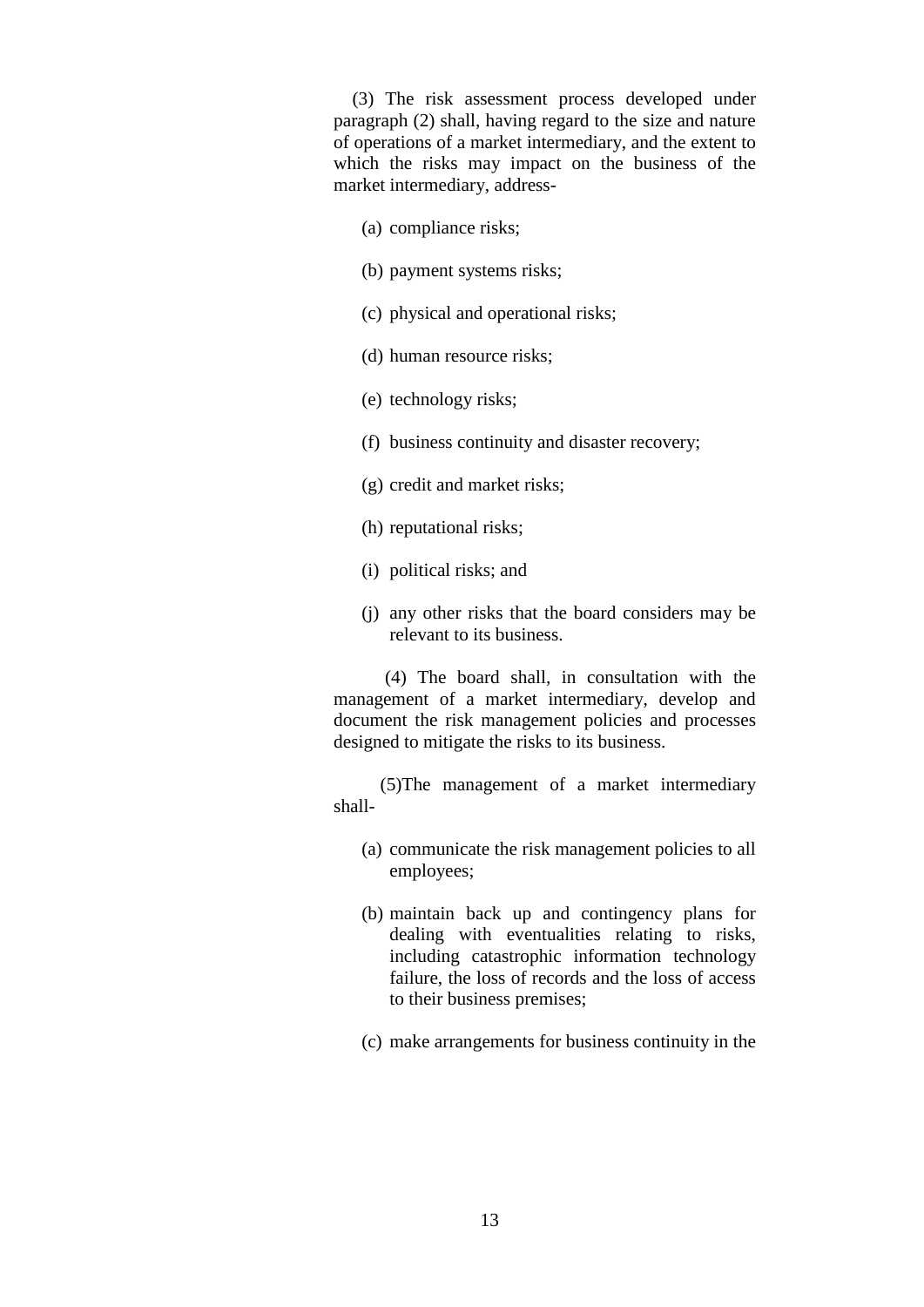event of the loss of key personnel through illness, resignation or otherwise; and

(d) evaluate the contingencies plans on a regular basis.

 (6) The board shall appoint a risk management officer to-

- (a) assist the board in the discharge of its duties relating to corporate accountability and risk management, assurance and reporting;
- (b) review and assess the integrity of the risk control systems and ensure that the risk policies and strategies are effectively managed;
- (c) define the nature, role, responsibility and authority of the risk management function of the market intermediary;
- (d) monitor external developments relating to the practice of corporate accountability and the reporting of associated risk, including emerging and prospective impact;
- (e) provide independent and objective oversight and review of the information presented by management on corporate accountability and specifically associated risk, taking account of risk concerns raised by management at the audit committee meetings on financial, business and strategic risk; and
- (f) obtain such external or other independent professional advice as he considers necessary to carry out his duties.
- Annual review.  **25.** The board shall, annually, review its risk management procedures and contingency plans, and document the results and conclusions of such reviews.

Information management system.  **26.** The board shall develop and implement an information management system that provides information relating to its implementation, the effect of the board's policies and procedures, the realisation of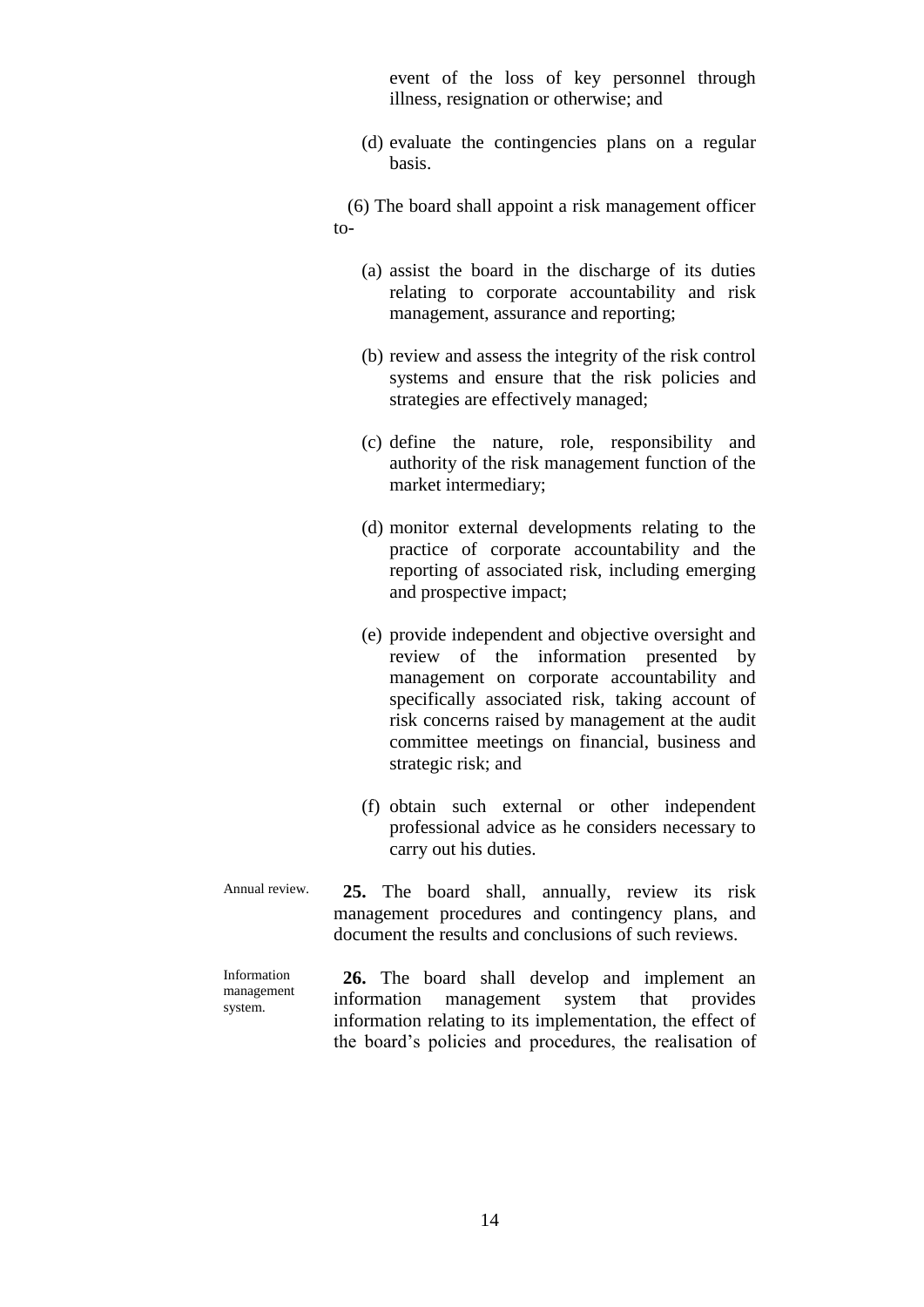risks, substantial market positions and the financial position of the market intermediary.

Responsibility for internal controls.

**27.** (1) The board shall be responsible for the market intermediary's system of internal controls.

 (2) The board shall establish and monitor appropriate policies on internal controls and satisfy itself that the system is functioning effectively.

 (3) The board shall adopt procedure manuals to implement its policies and controls.

Role of management and employees.

 **28** (1) The management of a market intermediary shall implement the board's policies on risk and internal controls.

 (2) The management of a market intermediary shall identify and evaluate the risks that the market intermediary is exposed to for consideration by the board and design, operate and monitor a suitable system of internal control that implements the policies of the board.

 (3) The employees shall be responsible for internal control as part of their accountability towards the achievement of the objectives of the market intermediary.

Periodical review of internal controls

 **29.** (1) The management of a market intermediary shall be accountable to the board for monitoring the system of internal controls and reporting on such monitoring activities.

 (2) The board shall periodically review and enquire, based on the information and assurances provided to it by management of a market intermediary, to determine the effectiveness of internal controls established by the management of the market intermediary.

 (3) The board shall document the results and conclusions of its periodic reviews and actions taken thereon.

Compliance officer.

 **30.** The board shall appoint a compliance officer who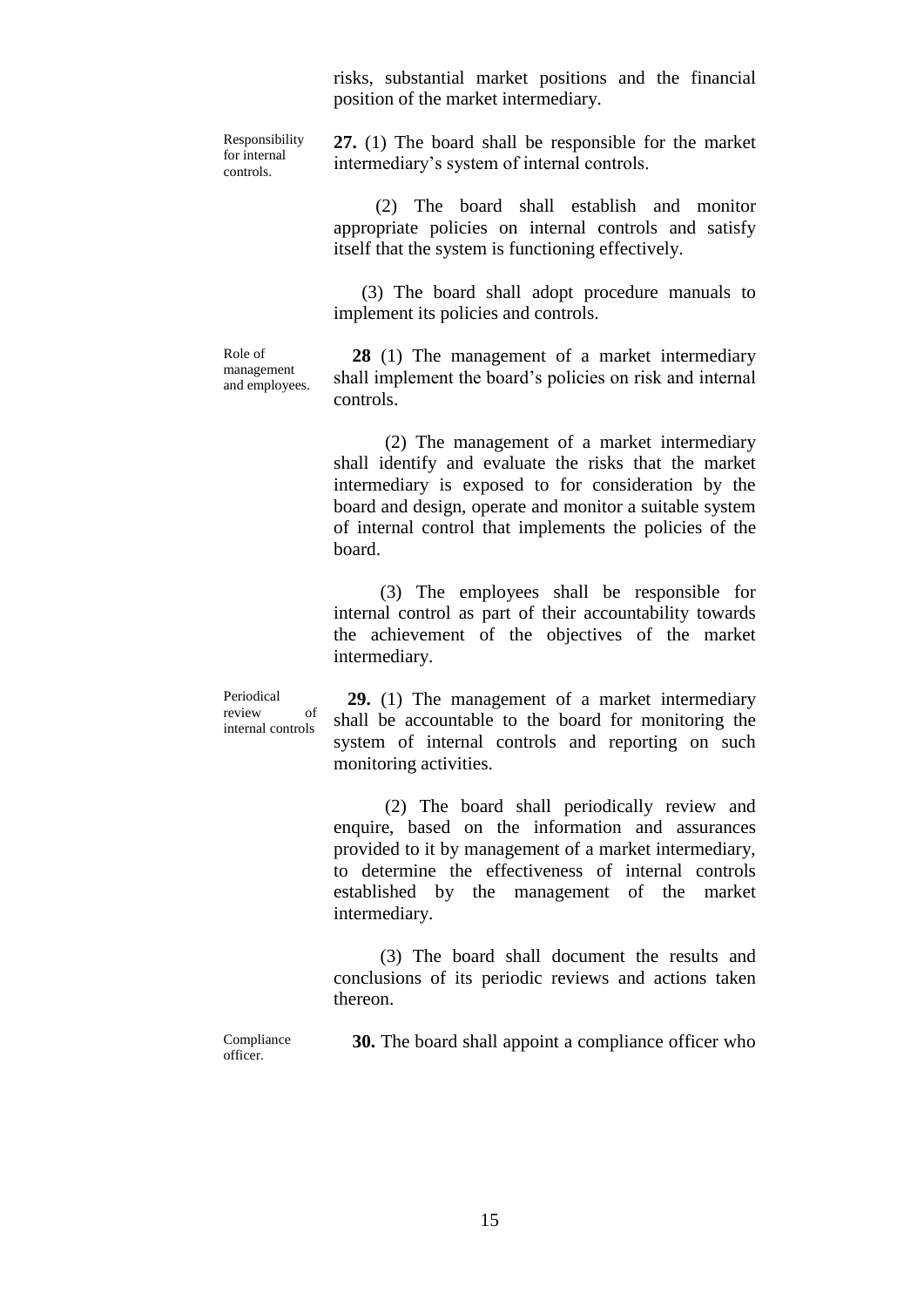shall-

|                            | (a) monitor compliance with the regulatory      |  |  |  |  |  |  |
|----------------------------|-------------------------------------------------|--|--|--|--|--|--|
|                            | requirements prescribed by the Authority, and   |  |  |  |  |  |  |
|                            | shall not be involved with any function that is |  |  |  |  |  |  |
| the subject of compliance; |                                                 |  |  |  |  |  |  |

- (b) have sufficient authority to carry out such function;
- (c) have unfettered access to information;
- (d) have direct access to the board;
- (e) take necessary action to rectify any noncompliance;
- (f) report any non-compliance issues that cannot be rectified to the board;
- (g) report to the board any material breaches of the regulatory requirements; and
- (h) submit an annual corporate governance report to the board.

 (2) The officer in charge of compliance may be held personally liable for the failure to ensure proper compliance by the market intermediary with the regulatory requirements of the Authority.

- Receipt of client funds.  **31.** A market intermediary shall establish and implement systems that ensure that all funds to be received on behalf of clients are deposited directly in the intermediary's client bank account to ensure employees avoid the receipt of cash.
- Regulatory requirements.  **32.** A market intermediary shall maintain all the records that are required to be kept under the Act and Regulations made thereunder.
- Board records.  **33.** The board shall maintain a record of all the decisions of the board and all actions taken to comply with the regulatory requirements of the Authority.
- Employee records. **34.** A market intermediary shall maintain records relating to each of its employees demonstrating that it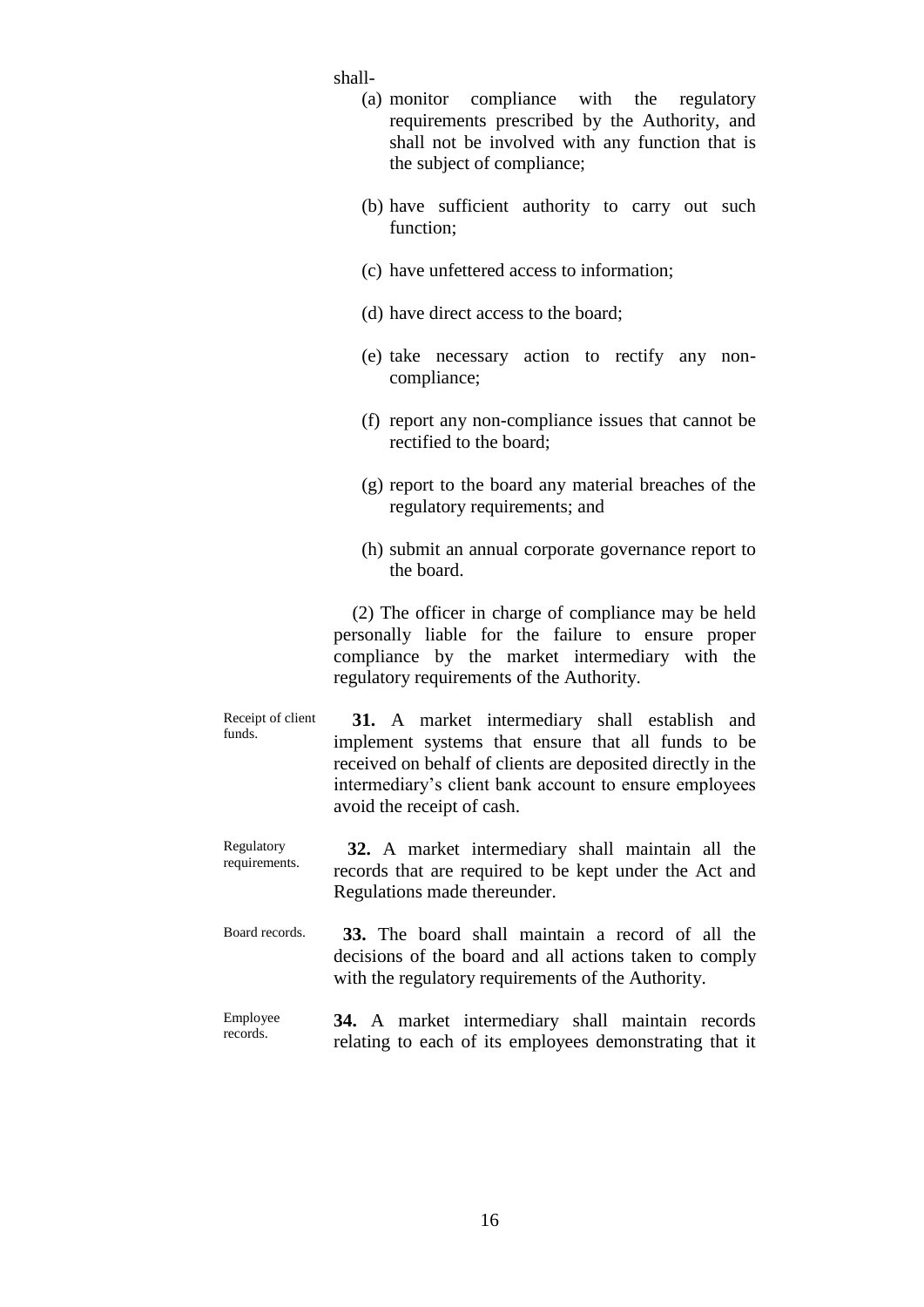has effectively assessed all relevant qualification, experience, fitness and propriety. In particular an employee's records shall include:

- (1) his job application with copy of documentation verifying qualifications and experience;
- (2) his job description;
- (3) his qualifications, experience and training;
- (4) his remuneration;
- (5) any securities transaction undertaken with details of permission received;
- (6) any declaration of an existing or potential conflicts of interest made; and
- (7) details of all listed or publicly traded securities owned.

Third party records

 **35.** Where the market intermediary contracts with a third party to undertake any functions on its behalf, it shall maintain appropriate records, including-

- (a) the contract specifying the services to be provided;
- (b) details of the third party including its legal status, verification documents and all documentation necessary to establish its financial viability; and
- (c) details of the qualifications and experience of the employees to be engaged on the business of the market intermediary:

 Provided that any delegation of a function shall not discharge the market intermediary from any responsibility for the proper execution of the delegated function.

Exemption or variation of applicability. L.N 115/2013

 **36.** (1) Subject to paragraphs (2) and (3), the Authority may, upon an application, made in writing by a market intermediary, where it considers it appropriate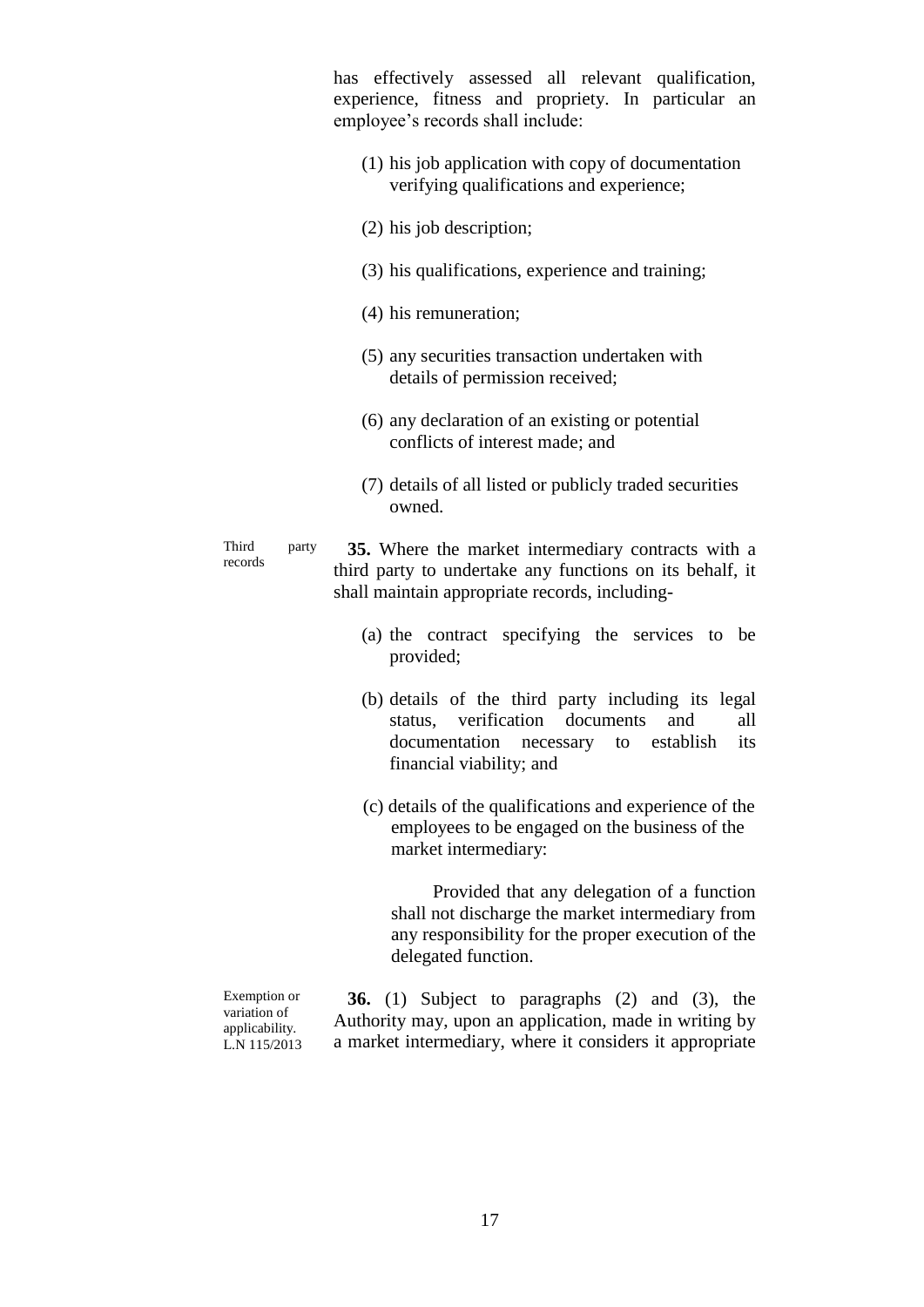in the special circumstances of the market intermediary, exempt from or vary the application regulations 13, 15(5), 18, 21,22,23,24 (6) and 30 to the market intermediary:

 Provided that in all circumstances where the Authority grants an exemption or a variation, it shall indicate the period for which the exemption or variation shall be valid.

 (2) A market intermediary shall, in the application, provide the reasons for seeking an exemption or variation and shall specify any other alternative arrangements that it shall establish to comply with the regulatory requirements.

 (3) A market intermediary shall, despite having made an application under paragraph (1), comply with the respective regulatory requirements until the Authority formally exempts it or varies the regulatory requirements, in writing.

 (4) Where the Authority grants an exemption or variation under this regulation, it shall give the reasons for the grant, in writing, and shall publish the exemption or variation.

 (5) Any market intermediary that has obtained an exemption or variation under this regulation shall, immediately report to the Authority any change in its circumstances that may reasonably be of relevance in the determination of whether it should continue to enjoy the exemption or variation.

 (6) The Authority may revoke or reverse any exemption or variation where it is satisfied that there has been a change in the circumstances that gave rise to the grant of the exemption.

 (7) The Authority shall, for the purposes of determining the special circumstances of a market intermediary under these regulations, prescribe assessment criteria.

Remedial measures and administrative **37.** (1) When a director or an officer is assessed and found not to be fit and proper to work for a market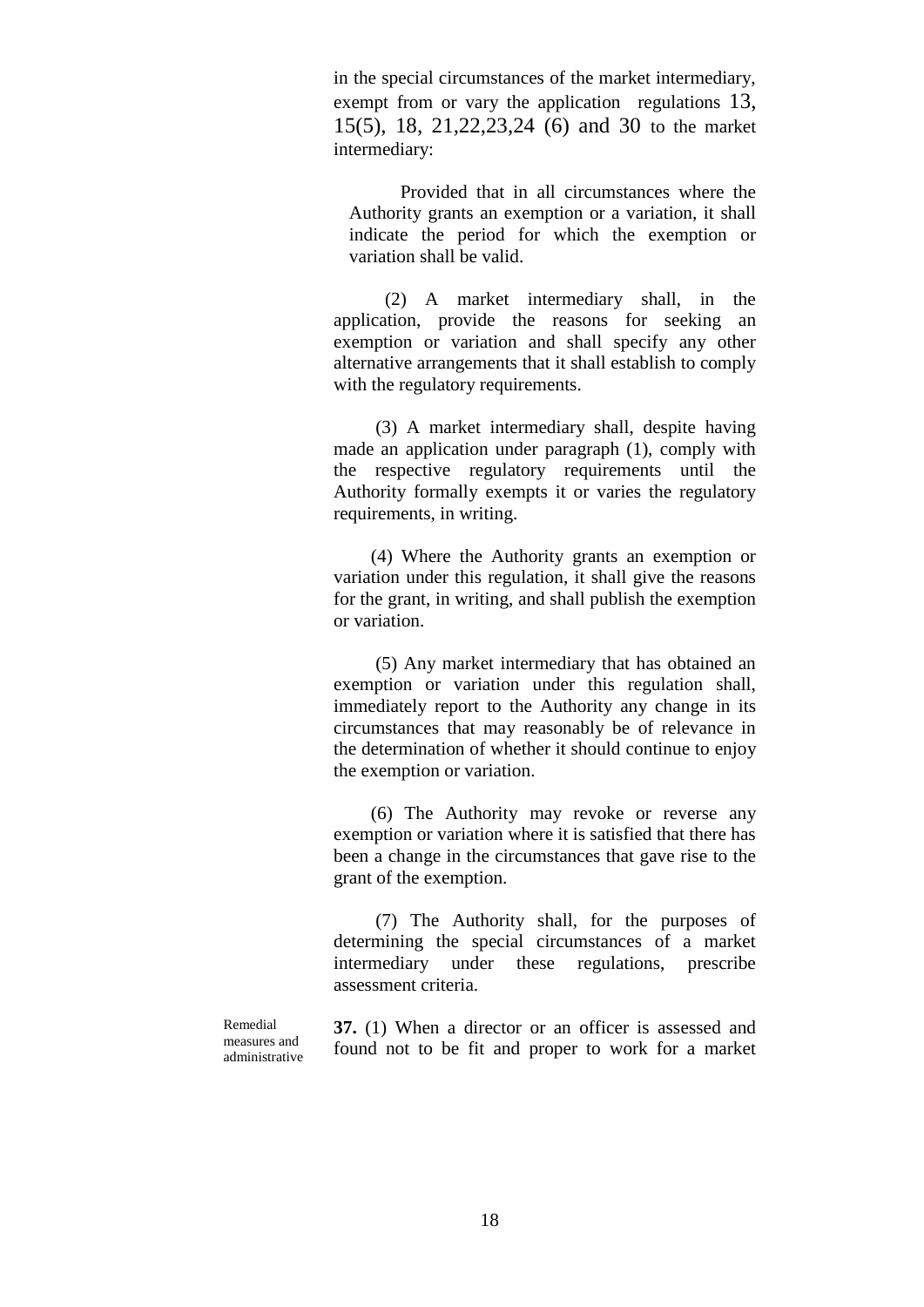sanctions intermediary, the affected market intermediary shall:

- (a) be required to terminate the services of such a director or officer;
- (b) immediately put in place mechanisms to mitigate any loss or damage to clients, the business or the market as a whole resulting from such termination of services; and
- (c) inform the Authority of such a decision and actions being taken immediately.

(2) All directors of a market intermediary shall be liable jointly and severally to indemnify the market intermediary against any loss arising from contravention of any of the provisions of the Act or these regulations.

(3) An officer of a market intermediary may be held liable for the acts or omissions of the employees under his supervision arising from his failure to adequately and effectively supervise such employees in accordance with internal controls and the code of conduct.

(4) A market intermediary that contravenes a requirement of these regulations commits a disciplinary offence that may lead to sanctions and/or penalties under the Act.

Transition **38.** Amarket intermediary that was licensed before the commencement of these Regulations shall comply with these Regulations within one year of the commencement of these Regulations.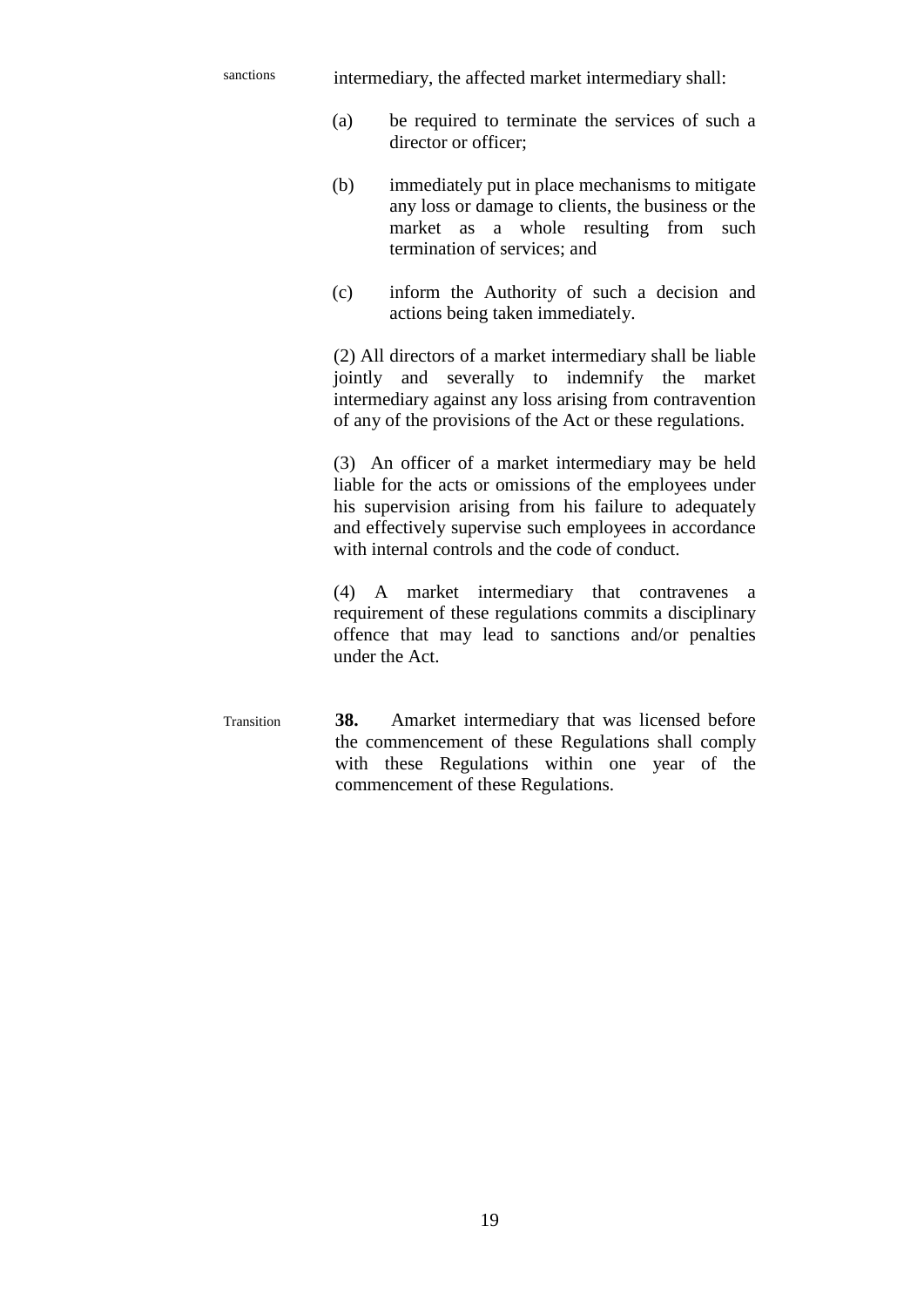#### **PRESCRIBED CODE OF CONDUCT**

#### **1. Conflict of Interest**

Directors, management and staff should not engage directly or indirectly in any business activity that competes or conflicts with the market intermediary's interest or those of its clients unless fully disclosed to the clients. These activities include, although are not necessarily limited to, the following:

- **(a) Outside Financial Interest**: Where directors, management or staff have a financial interest in a client, such an interest must be disclosed immediately to the management and the client. Thereafter, the affected director, member of management or employee should not be directly involved in the market intermediary's dealings with the client so long as the interest continues to exist.
- **(b) Other Business Interests:** It is considered a conflict of interest if an executive director, member of management or member of staff conducts business other than the market intermediary's business during office hours.

Where the acquisition of any business interest or participation in any business activity outside the market intermediary and office hours demands excessive time and attention from the member of staff, thereby depriving the market intermediary of the employee's best efforts on the job, a conflict of interest is deemed to exist.

- **(c) Other Employment:** Before making any commitment, executive directors, management and employees are to discuss possible part-time employment or other business activities outside the market intermediary's working hours with their manager or departmental head. A written approval of the board of directors, chief executive, manager or departmental head respectively should be obtained before an executive director, member of management or employee embarks on part-time employment or other business activities. Approval should be granted only where the interest of the market intermediary will not be jeopardised.
- **(d) Corporate Directorship:** Employees, members of management and executive directors must not solicit corporate directorships. All such persons should not serve as a director of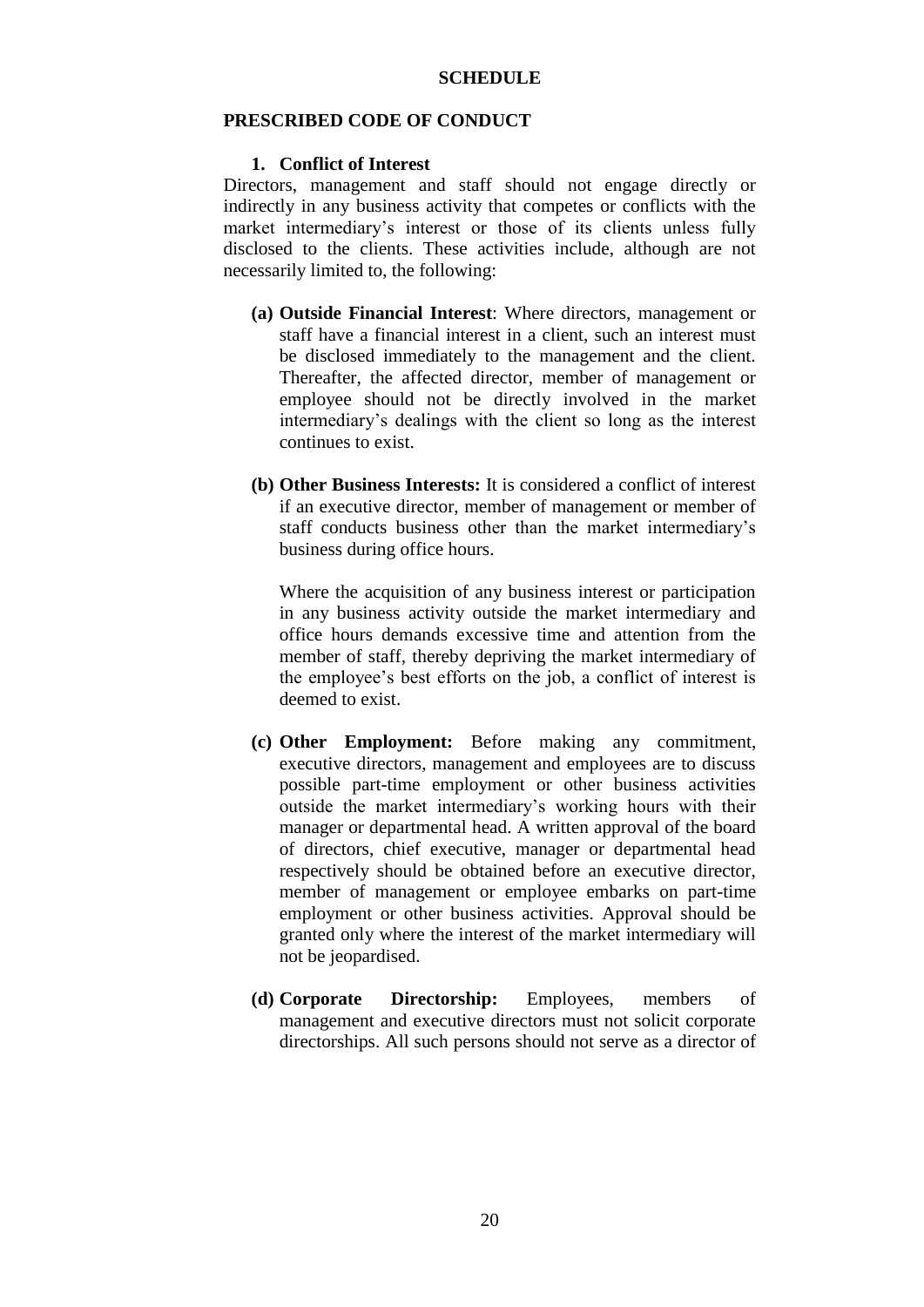another corporation without approval of the board of directors. Those who hold directorships without such approval must seek approval immediately, if they wish to remain as directors of other corporations. However, such persons may act as directors of non-profit public service corporations, such as religious, educational, cultural, social, welfare, and philanthropic or charitable market intermediaries, subject to policy guidelines of the market intermediary.

**(e) Trusteeships:** Directors, management and staff must not solicit appointments as executors, administrators or trustees of clients' estates. If such an appointment is made and the individual is a beneficiary of the estate, his signing authority for the estate's bank account or accounts must be approved by the board of directors, who will not unreasonably withhold such approval.

#### **2. Misuse of Position**

- **a)** Directors, management and staff must not use the market intermediary's name or facilities for personal advantage in political, investment or retail purchasing transactions, or in similar types of activities. Such persons and their relatives must also not use their connection with the market intermediary to borrow from or become indebted to clients or prospective clients. The use of position to obtain preferential treatment, such as purchasing goods, shares and other securities, is prohibited.
- **b)** Directors, management and staff must not solicit or otherwise accept inducements either directly or indirectly whether in cash or in kind in order to provide any favours to a client in the conduct of the business of the market intermediary to which they are entrusted either jointly or individually.
- **c)** Further, directors, management and staff must not use the market intermediary's facilities and influence for speculating in securities, whether acting personally or on behalf of friends or relatives. Such misuse of position may be ground for dismissal and prosecution.
- **d)** Directors, management and staff should also not engage in "back-scratching" exercises with employees and directors of other market intermediaries to provide mutually beneficial transactions in return for similar facilities, designed to circumvent these ethical guidelines.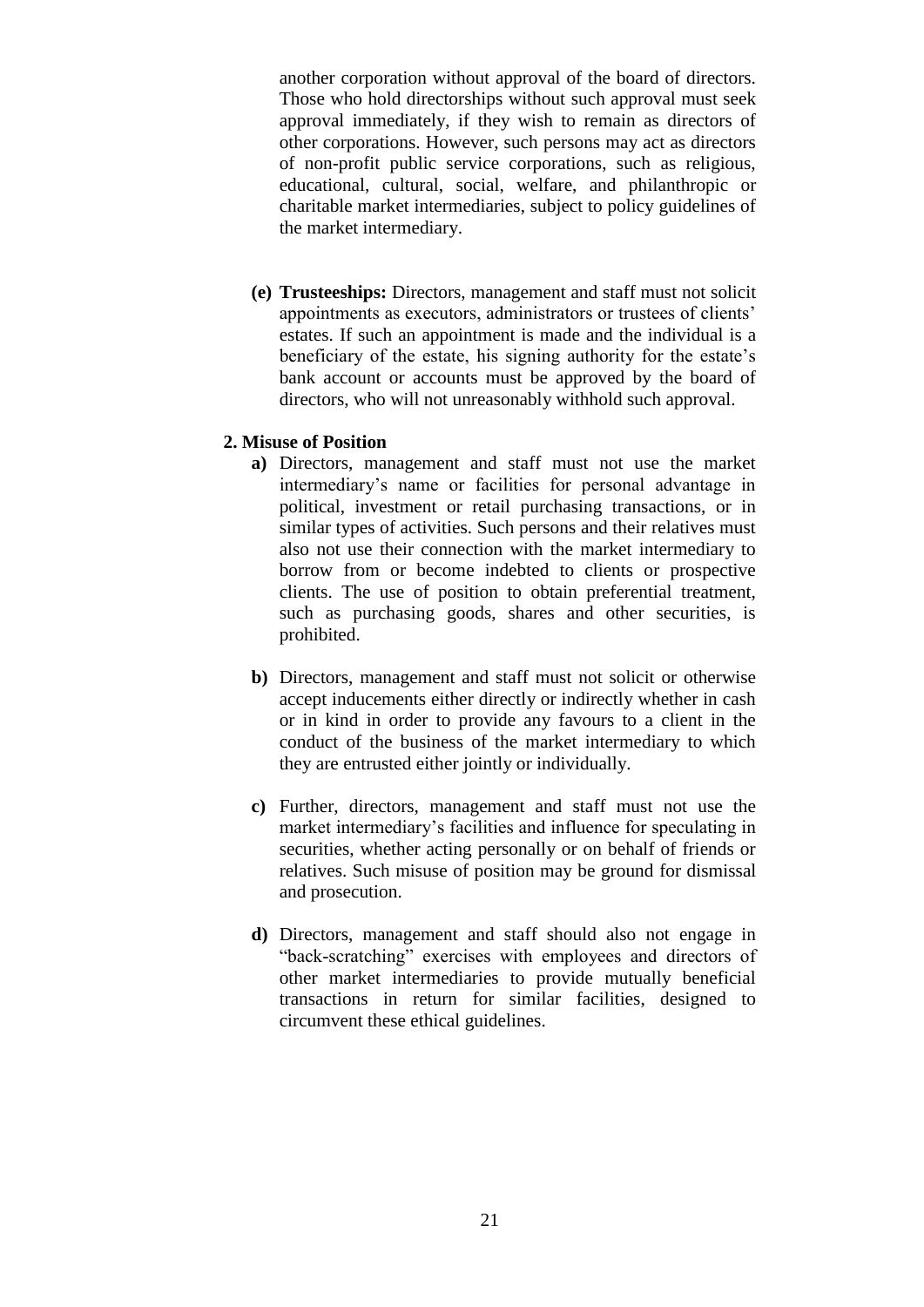# 3. **Misuse of Information**

- **a)** Directors, management and staff should not deal in the securities of any company listed or pending listing on a stock exchange at any time when in possession of information, obtained by virtue of employment or connection with the market intermediary, which is not generally available to shareholders of that company and the public, and which, if it were so available, would likely bring a material change in the market price of the shares or other securities of the company concerned. "insider dealing" as this is called, is a crime.
- **b)** Directors, management and staff who possess insider information are also prohibited from influencing any other person to deal in the securities concerned or communicating such information to any other person, including other members of staff who do not require such information in discharging their duty.

## 4. **Integrity of Records and Transactions**

- **a)** Accounting records and reports must be complete and accurate. Directors, management and staffshould never make entries or allow entries to be made for any account, record or document of the market intermediary that are false and would obscure the true nature of the transaction, as well as to mislead the true authorization limits or approval authority of such transactions.
- **b)** All records and computer files or programmes of the market intermediary, including personnel files, financial statements and client information must be accessed and used only for management purposes for which they were originally intended.

## 5. **Confidentiality**

**a)** Confidentiality of relations and dealings between the market intermediary and its clients is paramount in maintaining the market intermediary's reputation. Thus directors, management and staff must take precaution to protect the confidentiality of client information and transactions. No member of staff, management or director should during, or upon and after termination of employment with the market intermediary (except in the proper course of his duty and or with the market intermediary's written consent) divulge or make use of any secrets, copyright material, or any correspondence, accounts of the market intermediary or its clients. No member of staff, management or director shall in any way use information so obtained for financial gain.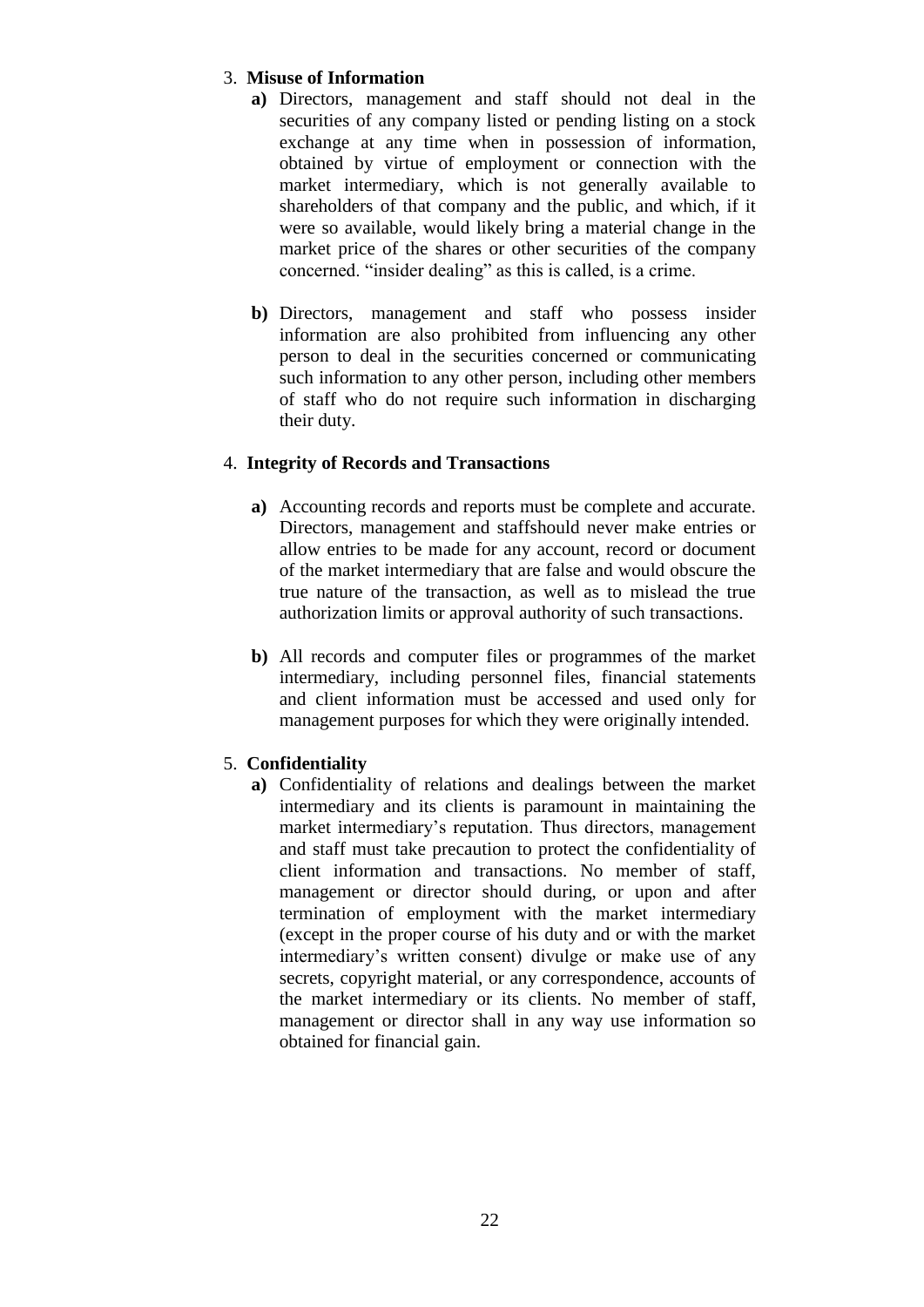**b)** Business and financial information about any client may be used or made available to third parties only with prior written consent of the client or in accordance with the arrangements for the proper interchange of information between market intermediaries about credit risks, or when disclosure is required by law.

## 6. **Fair and Equitable Treatment**

All business dealing on behalf of the market intermediary with the current potential clients, with other members of staff and with those who may have cause to rely upon the market intermediary, should be conducted fairly and equitably. Staff, management and directors must not be influenced by friendship or association, either in meeting a client's requirement, or in recommending that they be met.

Such decisions must be made on a strictly arms-length business basis. All preferential transactions with insiders or related interests should be avoided. If transacted, such dealings should be in full compliance with the law, judged on normal business criteria basis and fully documented and duly authorised by the Board of Directors or any other independent party.

#### 7. **Insider Loans**

Directors, management and staffshould not use their positions to further their personal interests. A market intermediary shall not in Kenya therefore:

- **a)** Grant or permit to be outstanding any unsecured advances in respect of any of its employees or their associates.
- **b)** Grant or permit to be outstanding any advances, loans or credit facilities which are unsecured or advances, loans or credit facilities which are not fully secured to any of its officers, significant shareholders or their associates.
- **c)** Grant or permit to be outstanding any advance, loan or credit facility to any of its directors or other person participating in the general management of the market intermediary unless it is:
	- **(i)** approved by the full board of directors of the market intermediary upon being satisfied that it is viable.